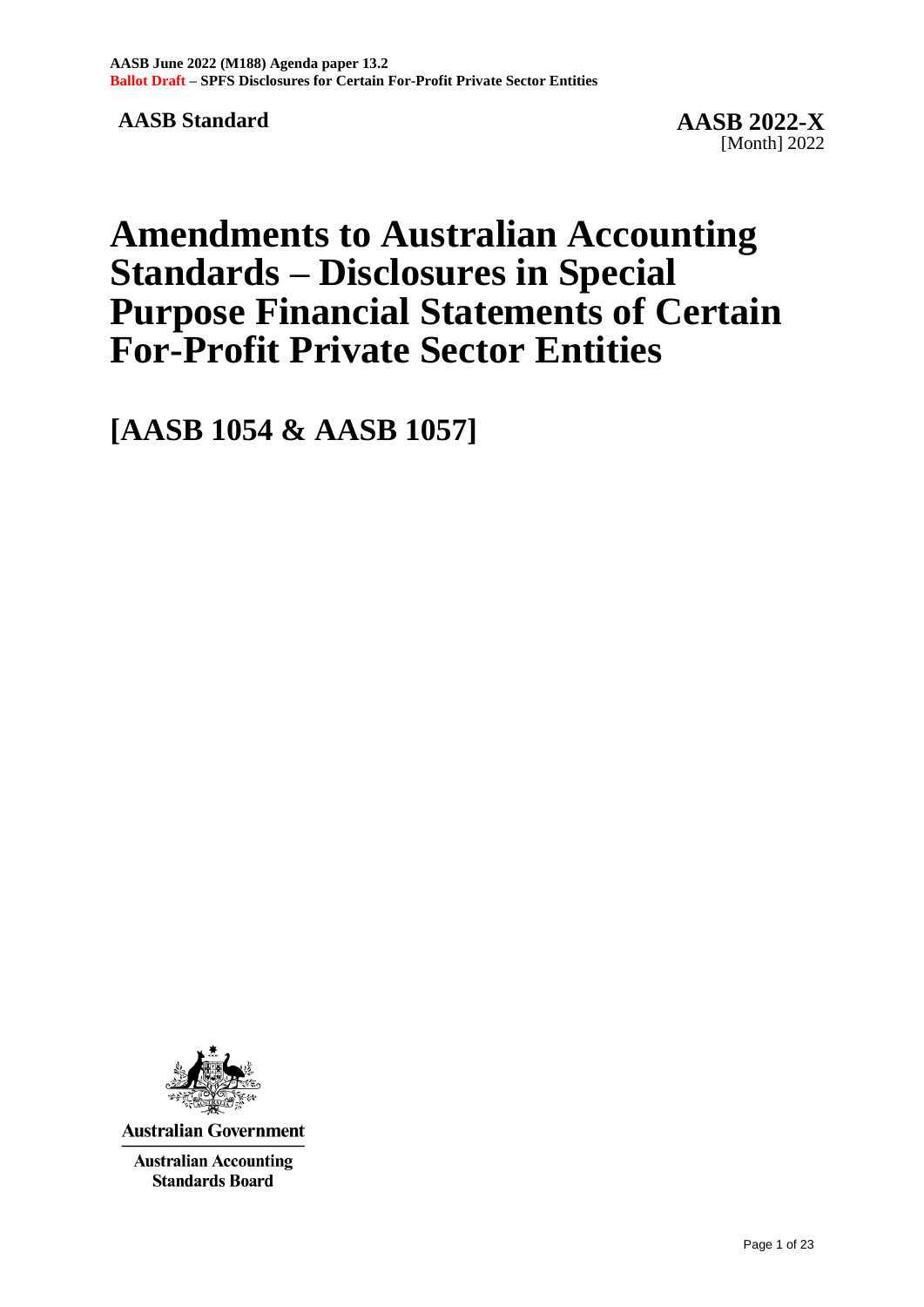# **Obtaining a copy of this Accounting Standard**

This Standard is available on the AASB website: www.aasb.gov.au.

Australian Accounting Standards Board PO Box 204 Collins Street West Victoria 8007 AUSTRALIA

Phone: (03) 9617 7600 E-mail: standard@aasb.gov.au Website: www.aasb.gov.au

# **Other enquiries**

Phone:  $(03)$  9617 7600<br>E-mail: standard@aasb. standard@aasb.gov.au

#### COPYRIGHT

© Commonwealth of Australia 2022

This work is copyright. Apart from any use as permitted under the *Copyright Act 1968*, no part may be reproduced by any process without prior written permission. Requests and enquiries concerning reproduction and rights should be addressed to The National Director, Australian Accounting Standards Board, PO Box 204, Collins Street West, Victoria 8007.

ISSN 1036-4803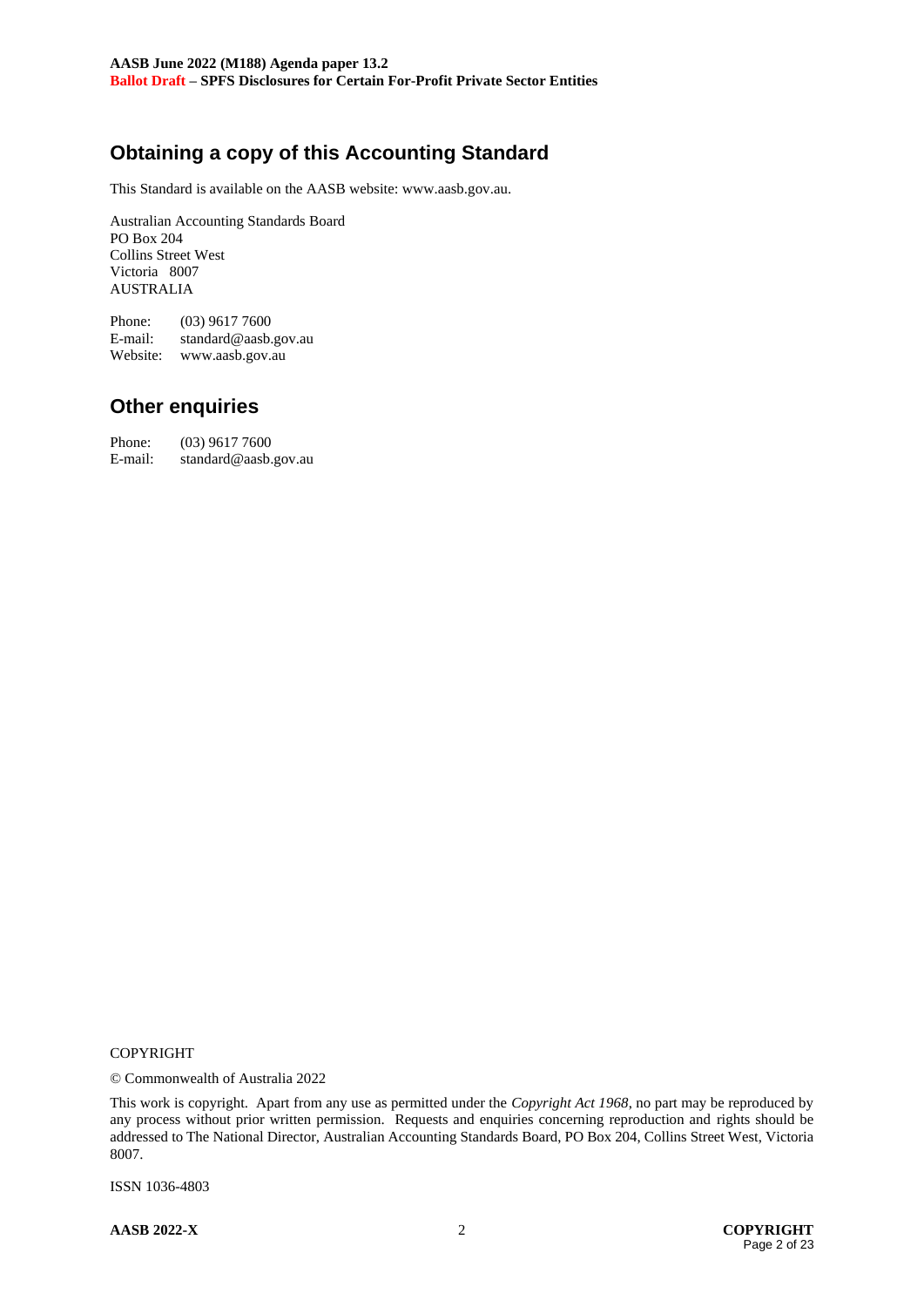# **Contents**

PREFACE

#### **ACCOUNTING STANDARD AASB 2022-X** *AMENDMENTS TO AUSTRALIAN ACCOUNTING STANDARDS – DISCLOSURES IN SPECIAL PURPOSE FINANCIAL STATEMENTS OF CERTAIN FOR-PROFIT PRIVATE SECTOR ENTITIES*

|                                                   | from paragraph |
|---------------------------------------------------|----------------|
| <b>OBJECTIVE</b>                                  |                |
| <b>APPLICATION</b>                                |                |
| <b>AMENDMENTS TO AASB 1054</b>                    |                |
| <b>AMENDMENTS TO AASB 1057</b>                    | ┯              |
| <b>COMMENCEMENT OF THE LEGISLATIVE INSTRUMENT</b> |                |

#### **BASIS FOR CONCLUSIONS**

Australian Accounting Standard AASB 2022-X *Amendments to Australian Accounting Standards – Disclosures in Special Purpose Financial Statements of Certain For-Profit Private Sector Entities* is set out in paragraphs 1 – 8. All the paragraphs have equal authority.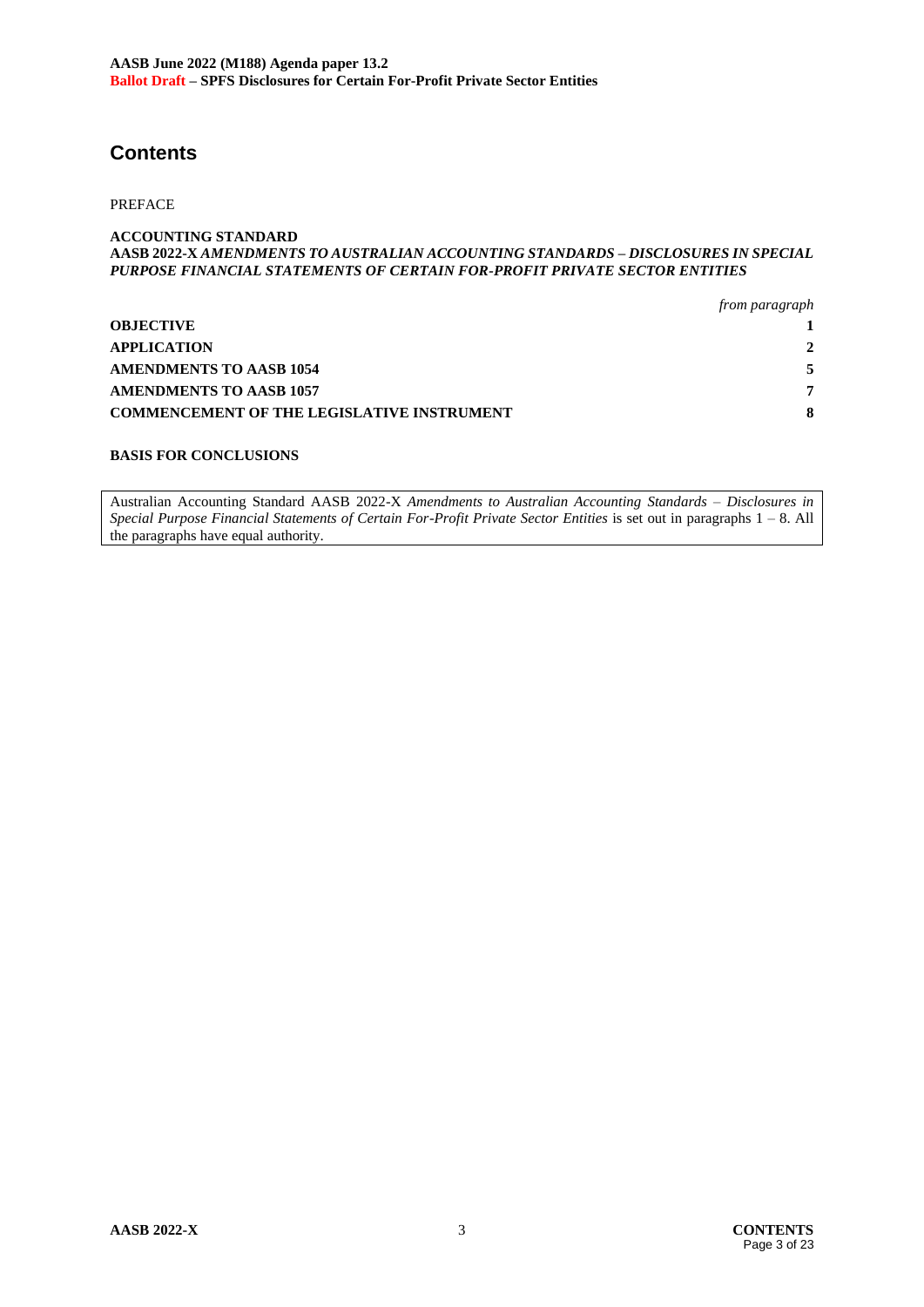# **Preface**

# **Standards amended by AASB 2022-X**

This Standard makes amendments to AASB 1054 *Australian Additional Disclosures* (May 2011) and AASB 1057 *Application of Australian Accounting Standards* (July 2015).

# **Main features of this Standard**

# **Main requirements**

This Standard amends AASB 1054 and AASB 1057 in relation to for-profit private sector entities that are required only by their constituting document or another document (being a document created before 1 July 2021 and not amended on or after that date) to prepare financial statements that comply with Australian Accounting Standards. The amendments require that when such entities prepare special purpose financial statements that refer to Australian Accounting Standards, the financial statements include disclosures that inform users of the basis upon which those financial statements were prepared.

In particular, the amendments made to AASB 1054 by this Standard require the special purpose financial statements to:

- (a) disclose the basis on which the decision to prepare special purpose financial statements was made;
- (b) disclose information about the material accounting policies applied in the special purpose financial statements, including information about changes in those policies;
- (c) where the entity has interests in other entities disclose whether or not its subsidiaries and investments in associates or joint ventures have been consolidated or equity accounted in a manner consistent with the requirements set out in AASB 10 *Consolidated Financial Statements* or AASB 128 *Investments in Associates and Joint Ventures*, as appropriate. If the entity has not consolidated its subsidiaries or equity accounted its investments in associates or joint ventures consistently with those requirements, also disclose the reasons why;
- (d) for each material accounting policy applied and disclosed in the financial statements that does not comply with all the recognition and measurement requirements in Australian Accounting Standards (except for AASB 10 and AASB 128) – disclose an indication of how it does not comply;
- (e) disclose whether or not the financial statements overall comply with all the recognition and measurement requirements in Australian Accounting Standards (except for AASB 10 and AASB 128); and
- (f) comply with the disclosure requirements in paragraphs 8 and 9 of AASB 1054 regarding the reporting framework and the type of financial statements.

The amendments to AASB 1057 ensure that the for-profit private sector entities addressed in this Standard are made subject to Australian Accounting Standards – explicitly only AASB 1054 (in addition to AASB 1057) – so that the relevant disclosure requirements in AASB 1054 are applicable to their special purpose financial statements that are required to comply with the Standards.

# **Application date**

This Standard applies to annual periods ending on or after … [30 June 2022]. Earlier application is permitted.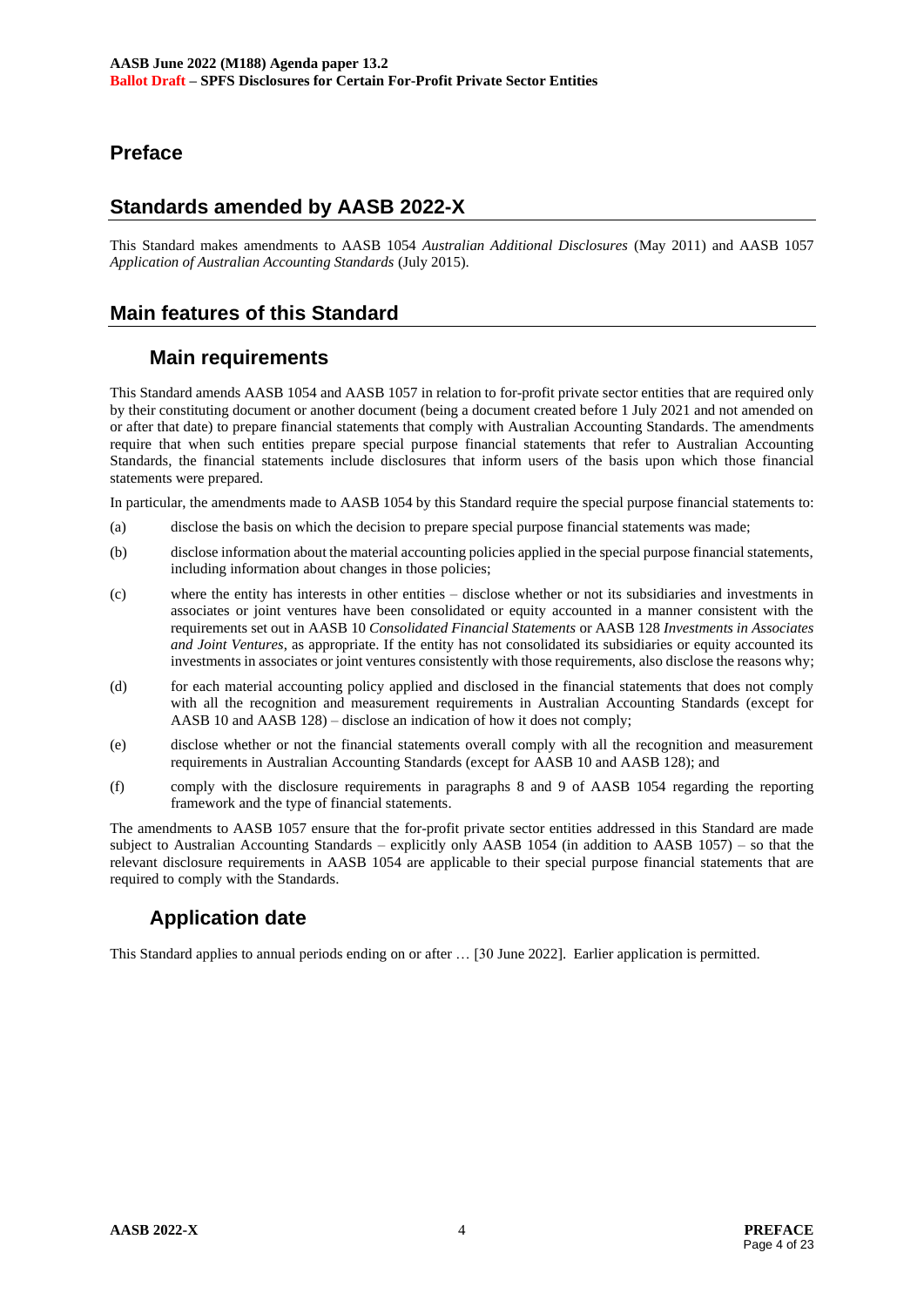# **Accounting Standard AASB 2022-X**

The Australian Accounting Standards Board makes Accounting Standard AASB 2022-X *Amendments to Australian Accounting Standards – Disclosures in Special Purpose Financial Statements of Certain For-Profit Private Sector Entities* under section 334 of the *Corporations Act 2001*.

Dated ... [date]

Keith Kendall<br>Chair - AASB

# **Accounting Standard AASB 2022-X** *Amendments to Australian Accounting Standards – Disclosures in Special Purpose Financial Statements of Certain For-Profit Private Sector Entities*

#### **Objective**

- 1 This Standard amends AASB 1054 *Australian Additional Disclosures* (May 2011) and AASB 1057 *Application of Australian Accounting Standards* (July 2015) in relation to certain for-profit private sector entities that are required only by their constituting document or another document to prepare financial statements that comply with Australian Accounting Standards. Where those entities prepare special purpose financial statements, the amendments require disclosure of specified information. In particular, this Standard amends:
	- (a) AASB 1054, to require disclosure of particular information about the special purpose financial statements, including information that enables users of the financial statements to understand the material accounting policies applied in the financial statements, changes in those policies and whether or not the policies comply with all the recognition and measurement requirements in Australian Accounting Standards; and
	- (b) AASB 1057, to extend the set of entities to which AASB 1057 and AASB 1054 apply. This is necessary in order to give effect to the amendments described in paragraph (a).

# **Application**

- 2 The amendments set out in this Standard apply to entities and financial statements in accordance with the application of AASB 1054 and AASB 1057.
- 3 This Standard applies to annual periods ending on or after … [30 June 2022]. This Standard may be applied to annual periods ending before … [30 June 2022].
- 4 This Standard uses underlining, striking out and other typographical material to identify some of the amendments to AASB 1057, in order to make the amendments more understandable. However, the amendments made by this Standard do not include that underlining, striking out or other typographical material. Amended paragraphs are shown with deleted text struck through and new text underlined. Ellipses (…) are used to help provide the context within which amendments are made and also to indicate text that is not amended.

# **Amendments to AASB 1054**

- 5 Paragraphs 2, 9C and 9D are added as follows:
	- 2 The following table identifies the disclosure requirements that, in accordance with this Standard, apply to each type of entity to which this Standard applies: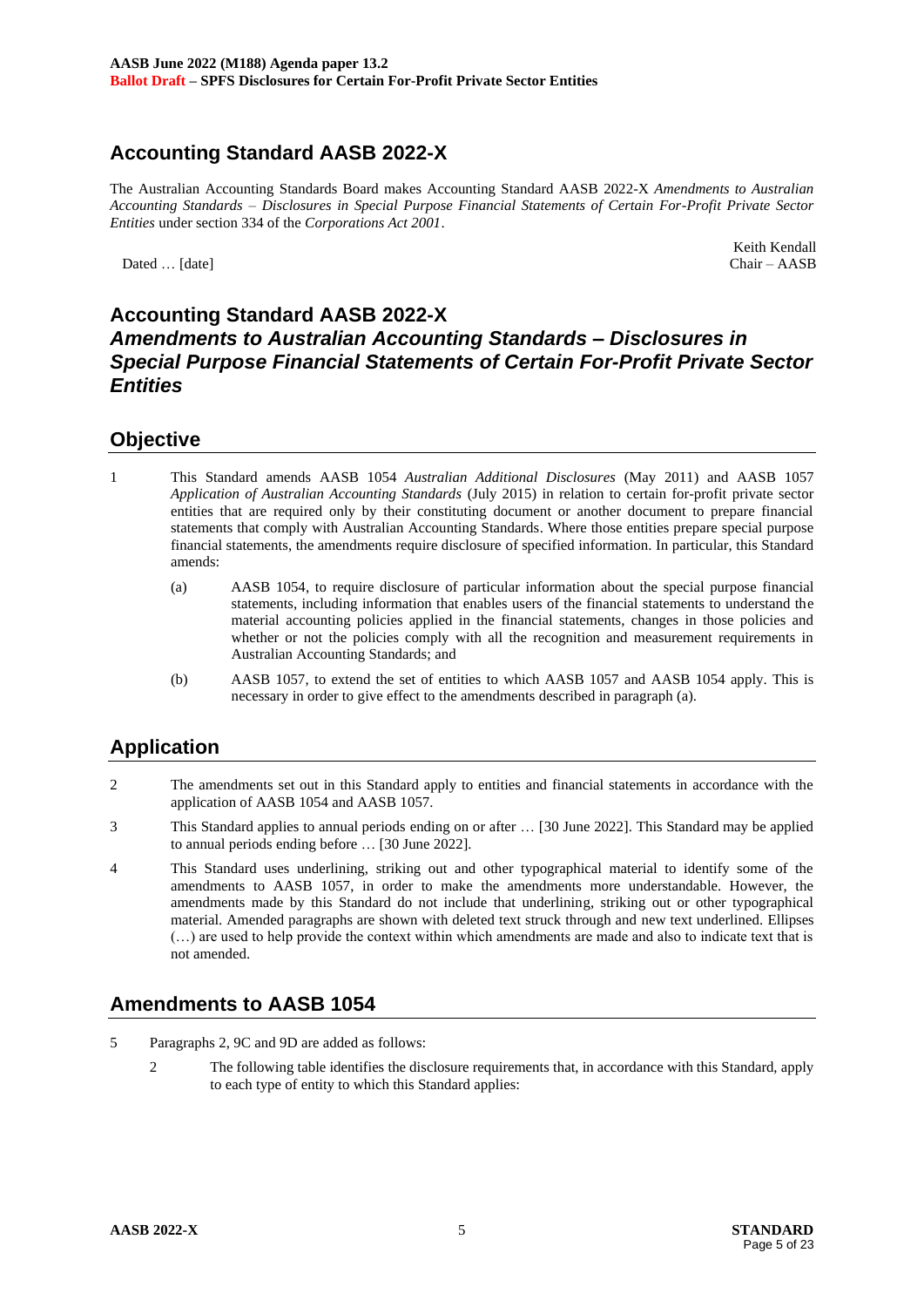#### **AASB June 2022 (M188) Agenda paper 13.2 Ballot Draft – SPFS Disclosures for Certain For-Profit Private Sector Entities**

| Type of entity to which the<br>paragraph is applicable                                                                                                                                                                                        | <b>Subject of paragraphs</b>                               | Paragraph<br>numbers |
|-----------------------------------------------------------------------------------------------------------------------------------------------------------------------------------------------------------------------------------------------|------------------------------------------------------------|----------------------|
| Entities preparing general purpose financial statements                                                                                                                                                                                       |                                                            |                      |
| For-profit entities and not-for-profit<br>entities, whether in the private sector                                                                                                                                                             | Compliance with Australian Accounting<br><b>Standards</b>  | $\overline{7}$       |
| or the public sector                                                                                                                                                                                                                          | Reporting framework                                        | $\,8\,$              |
|                                                                                                                                                                                                                                               | General purpose or special purpose<br>financial statements | 9                    |
|                                                                                                                                                                                                                                               | Audit fees                                                 | 10, 11               |
|                                                                                                                                                                                                                                               | Imputation credits                                         | $12 - 15$            |
|                                                                                                                                                                                                                                               | Operating cash flow reconciliation                         | 16                   |
|                                                                                                                                                                                                                                               | IFRS Standard not yet issued in Australia                  | 17                   |
| Entities preparing special purpose financial statements                                                                                                                                                                                       |                                                            |                      |
| For-profit private sector entities                                                                                                                                                                                                            | Reporting framework                                        | 8                    |
| required only by their constituting<br>document or another document<br>(created before 1 July 2021 and not<br>amended on or after that date) to<br>prepare financial statements that<br>comply with Australian Accounting<br><b>Standards</b> | General purpose or special purpose<br>financial statements | 9                    |
|                                                                                                                                                                                                                                               | Information about special purpose<br>financial statements  | 9C, 9D               |
| Not-for-profit private sector entities<br>required to comply with this                                                                                                                                                                        | Compliance with Australian Accounting<br><b>Standards</b>  | $\tau$               |
| Standard                                                                                                                                                                                                                                      | Reporting framework                                        | 8                    |
|                                                                                                                                                                                                                                               | General purpose or special purpose<br>financial statements | 9                    |
|                                                                                                                                                                                                                                               | Information about special purpose<br>financial statements  | 9A, 9B               |
|                                                                                                                                                                                                                                               | Audit fees                                                 | 10, 11               |
|                                                                                                                                                                                                                                               | Imputation credits                                         | $12 - 15$            |
|                                                                                                                                                                                                                                               | Operating cash flow reconciliation                         | 16                   |
|                                                                                                                                                                                                                                               | IFRS Standard not yet issued in Australia                  | 17                   |

…

# **General Purpose or Special Purpose Financial Statements**

…

# **Information about special purpose financial statements**

…

9C The special purpose financial statements of a for-profit private sector entity that is required only by its constituting document or another document (created before 1 July 2021 and not amended on or after that date) to prepare financial statements that comply with Australian Accounting Standards shall:

- (a) disclose the basis on which the decision to prepare special purpose financial statements was made;
- (b) disclose the following about the material accounting policies applied in the special purpose financial statements, if not already required by another Australian Accounting Standard:
	- (i) the measurement basis (or bases) applied in preparing the special purpose financial statements; and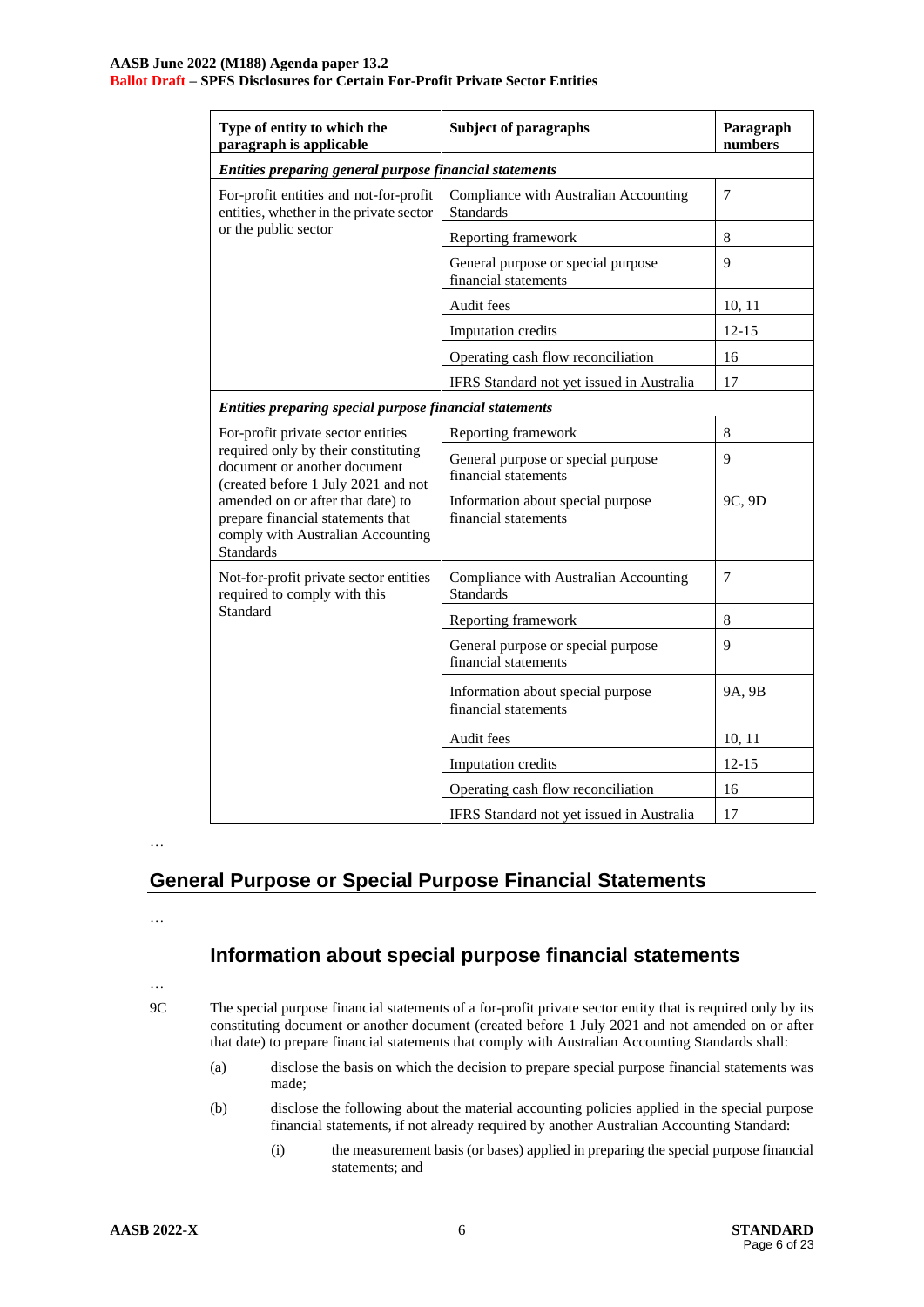- (ii) the other accounting policies applied that are relevant to an understanding of the special purpose financial statements;
- (c) when a change in a material accounting policy has an effect on the current period or any prior period, disclose the following, if not already required by another Australian Accounting Standard:
	- (i) the nature of the change in accounting policy;
	- (ii) the reasons why applying the new accounting policy provides reliable and more relevant information;
	- (iii) to the extent practicable, the amount of the adjustment for each financial statement line item affected, shown separately:
		- (A) for the current period;
		- (B) for each prior period presented; and
		- (C) in the aggregate for periods before those presented; and
	- (iv) an explanation if it is impracticable to determine the amounts to be disclosed under paragraph (iii).

Financial statements of subsequent periods need not repeat these disclosures;

- (d) where the entity has interests in other entities disclose whether or not its subsidiaries and investments in associates or joint ventures have been consolidated or equity accounted in a manner consistent with the requirements set out in AASB 10 *Consolidated Financial Statements* or AASB 128 *Investments in Associates and Joint Ventures*, as appropriate. If the entity has not consolidated its subsidiaries or equity accounted its investments in associates or joint ventures consistently with those requirements, it shall also disclose the reasons why that is the case;
- (e) for each material accounting policy applied and disclosed in the financial statements that does not comply with all the recognition and measurement requirements in Australian Accounting Standards (except for AASB 10 and AASB 128), disclose an indication of how it does not comply; and
- (f) disclose whether or not the financial statements overall comply with all the recognition and measurement requirements in Australian Accounting Standards (except for AASB 10 and AASB 128).
- 9D *Implementation guidance and illustrative examples for certain for-profit private sector entities* accompanies this Standard. It illustrates the application of the requirements in paragraph 9C.
- 6 *Implementation guidance and illustrative examples for certain for-profit private sector entities* is attached to accompany AASB 1054 as set out on pages 9 to 14.

# **Amendments to AASB 1057**

- 7 Paragraphs 2 and 7 are amended (new text is underlined, deleted text is struck through) and paragraph 18A is added as follows:
	- **2 This Standard applies to:** 
		- **(a) each entity that is required to prepare financial reports in accordance with Part 2M.3 of the Corporations Act;**
		- **(b)** *general purpose financial statements* **of each not-for-profit** *reporting entity***;**
		- **(c) each entity that elects to prepare financial statements that are, or are held out to be, general purpose financial statements;**
		- **(d) financial statements of General Government Sectors (GGSs) prepared in accordance with AASB 1049** *Whole of Government and General Government Sector Financial Reporting***;**
		- **(e) for-profit private sector entities that are required by legislation\* to prepare financial statements that comply with either Australian Accounting Standards or accounting standards; and**
		- **(f) other for-profit private sector entities that are required only by their constituting document or another document to prepare financial statements that comply with**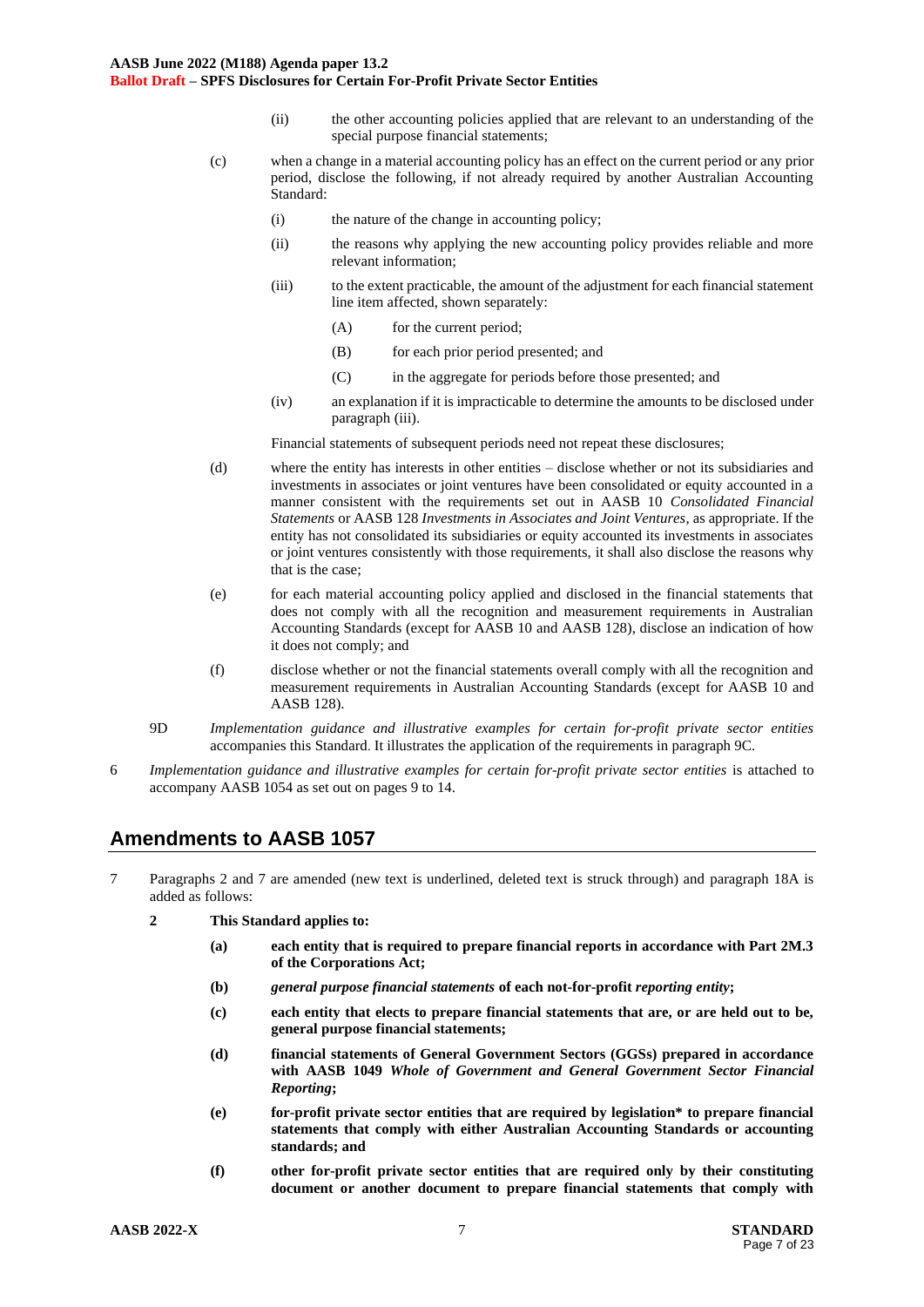**Australian Accounting Standards, provided that the relevant document was created or amended on or after 1 July 2021.** 

\* References in this Standard to 'legislation' mean legislation of a government in Australia.

…

**7 Except as specified in paragraph 20C, AASB 101** *Presentation of Financial Statements***, AASB 107**  *Statement of Cash Flows***, AASB 108** *Accounting Policies, Changes in Accounting Estimates and Errors***, and AASB 1048** *Interpretation of Standards* **and AASB 1054** *Australian Additional Disclosures* **apply to:** 

- **(a) each not-for-profit entity that is required to prepare financial reports in accordance with Part 2M.3 of the Corporations Act;**
- **(b) general purpose financial statements of each not-for-profit entity that is a reporting entity;**
- **(c) each entity that elects to prepare financial statements that are, or are held out to be, general purpose financial statements;**
- **(d) for-profit private sector entities that are required by legislation to prepare financial statements that comply with either Australian Accounting Standards or accounting standards; and**
- **(e) other for-profit private sector entities that are required only by their constituting document or another document to prepare financial statements that comply with Australian Accounting Standards, provided that the relevant document was created or amended on or after 1 July 2021.**

…

- **18A AASB 1054** *Australian Additional Disclosures* **applies to:**
	- **(a) each not-for-profit entity that is required to prepare financial reports in accordance with Part 2M.3 of the Corporations Act;**
	- **(b) general purpose financial statements of each not-for-profit entity that is a reporting entity;**
	- **(c) each entity that elects to prepare financial statements that are, or are held out to be, general purpose financial statements;**
	- **(d) for-profit private sector entities that are required by legislation to prepare financial statements that comply with either Australian Accounting Standards or accounting standards; and**
	- **(e) other for-profit private sector entities that are required only by their constituting document or another document to prepare financial statements that comply with Australian Accounting Standards.**

# **Commencement of the legislative instrument**

8 For legal purposes, this legislative instrument commences on … [29 June 2022].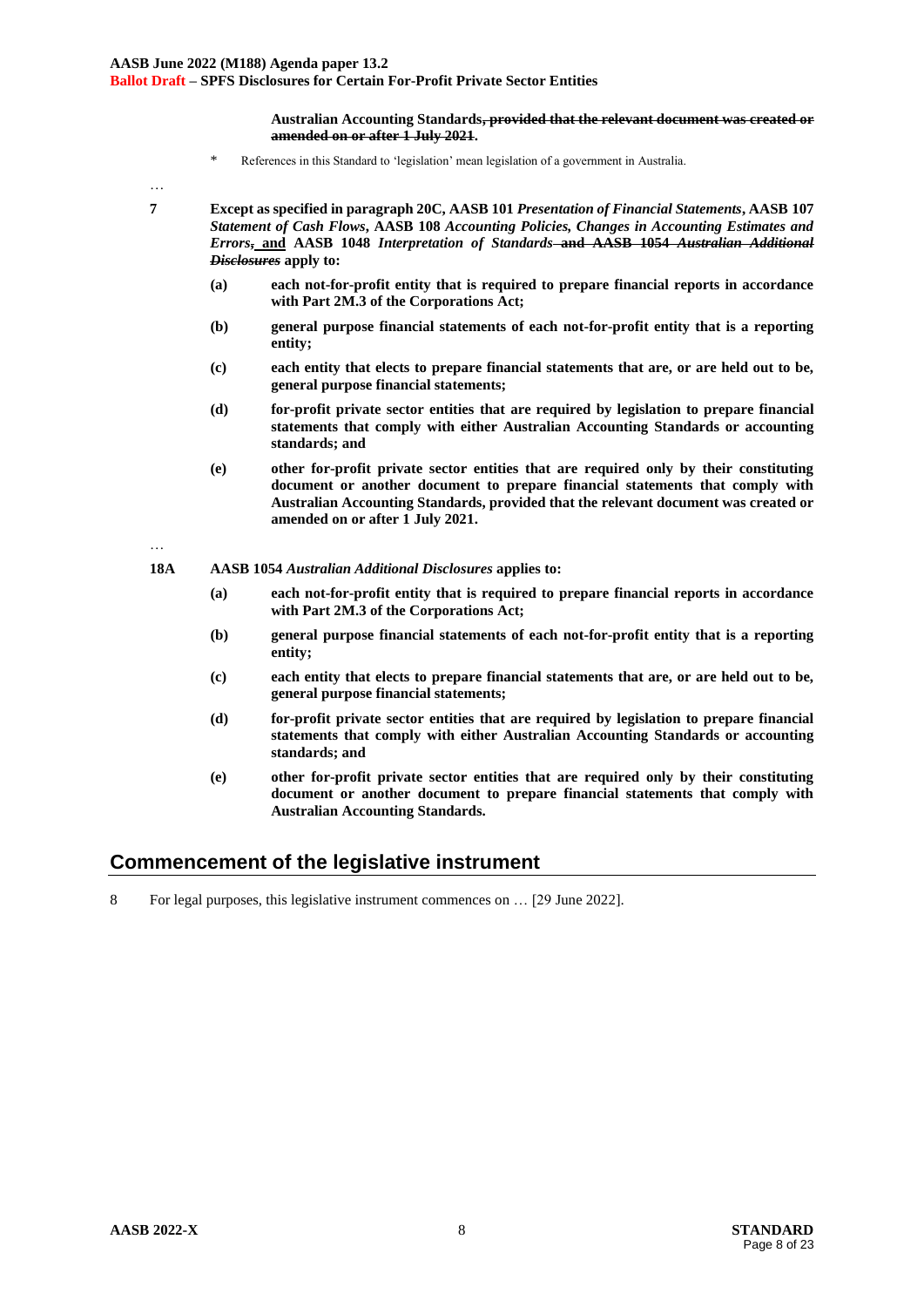# **Implementation guidance and illustrative examples for certain for-profit private sector entities**

*The following implementation guidance and illustrative examples accompany, but are not part of, AASB 1054* Australian Additional Disclosures. *They illustrate aspects of AASB 1054 but are not intended to provide interpretative guidance.*

- IG15 The AASB has prepared this guidance and examples to explain and illustrate the application of the requirements in paragraph 9C of this Standard.
- IG16 The table below has been provided for ease of reference to illustrate the types of entities that would generally be within or outside the scope of the requirements in paragraph 9C of this Standard.

| $\#$           | Type of entity                                                                                                                                                                                                                                                                                                    | In scope/out of scope                                                                                   |  |
|----------------|-------------------------------------------------------------------------------------------------------------------------------------------------------------------------------------------------------------------------------------------------------------------------------------------------------------------|---------------------------------------------------------------------------------------------------------|--|
| 1              | For-profit private sector entities preparing special purpose financial statements                                                                                                                                                                                                                                 |                                                                                                         |  |
|                | For-profit private sector entities that are required only by their constituting<br>document or another document to prepare financial statements that comply with<br>Australian Accounting Standards - provided that the relevant document was created<br>before 1 July 2021 and not amended on or after that date | In scope                                                                                                |  |
|                | For-profit private sector entities that are required only by their constituting<br>document or another document to prepare financial statements that comply with<br>Australian Accounting Standards - but the relevant document was created or<br>amended on or after 1 July 2021                                 | Not in scope -<br>compliance with the<br>Standards requires<br>general purpose<br>financial statements  |  |
|                | For-profit private sector entities that are required only by their constituting<br>document or another document to prepare financial statements that comply with<br>accounting standards or generally accepted accounting principles or practices                                                                 | Not in scope                                                                                            |  |
|                | For-profit private sector entities that are required by legislation to prepare financial<br>statements that comply with either Australian Accounting Standards or accounting<br>standards                                                                                                                         | Not in $scope-$<br>compliance with the<br>Standards requires<br>general purpose<br>financial statements |  |
|                | For-profit private sector entities that are required by legislation to prepare financial<br>statements, where there is no legislative reference requiring compliance with<br>Australian Accounting Standards or accounting standards                                                                              | Not in scope                                                                                            |  |
| $\overline{2}$ | For-profit and not-for-profit public sector entities preparing special purpose<br>financial statements                                                                                                                                                                                                            | Not in scope                                                                                            |  |
| 3              | Not-for-profit private sector entities preparing special purpose financial<br><b>statements</b>                                                                                                                                                                                                                   | Not in $scope - see$<br>paragraph 9A for<br>similar requirements                                        |  |

IG17 The following flowchart summarises some of the key decisions in determining how to apply the disclosure requirements in paragraphs 9C(d)-(f) of this Standard in relation to special purpose financial statements.

IG18 In disclosing the information required by paragraphs 9C(d)-(f) of this Standard, entities are not expected to provide quantitative information, or reconciliations, where accounting policies do not comply with all the recognition and measurement requirements in Australian Accounting Standards.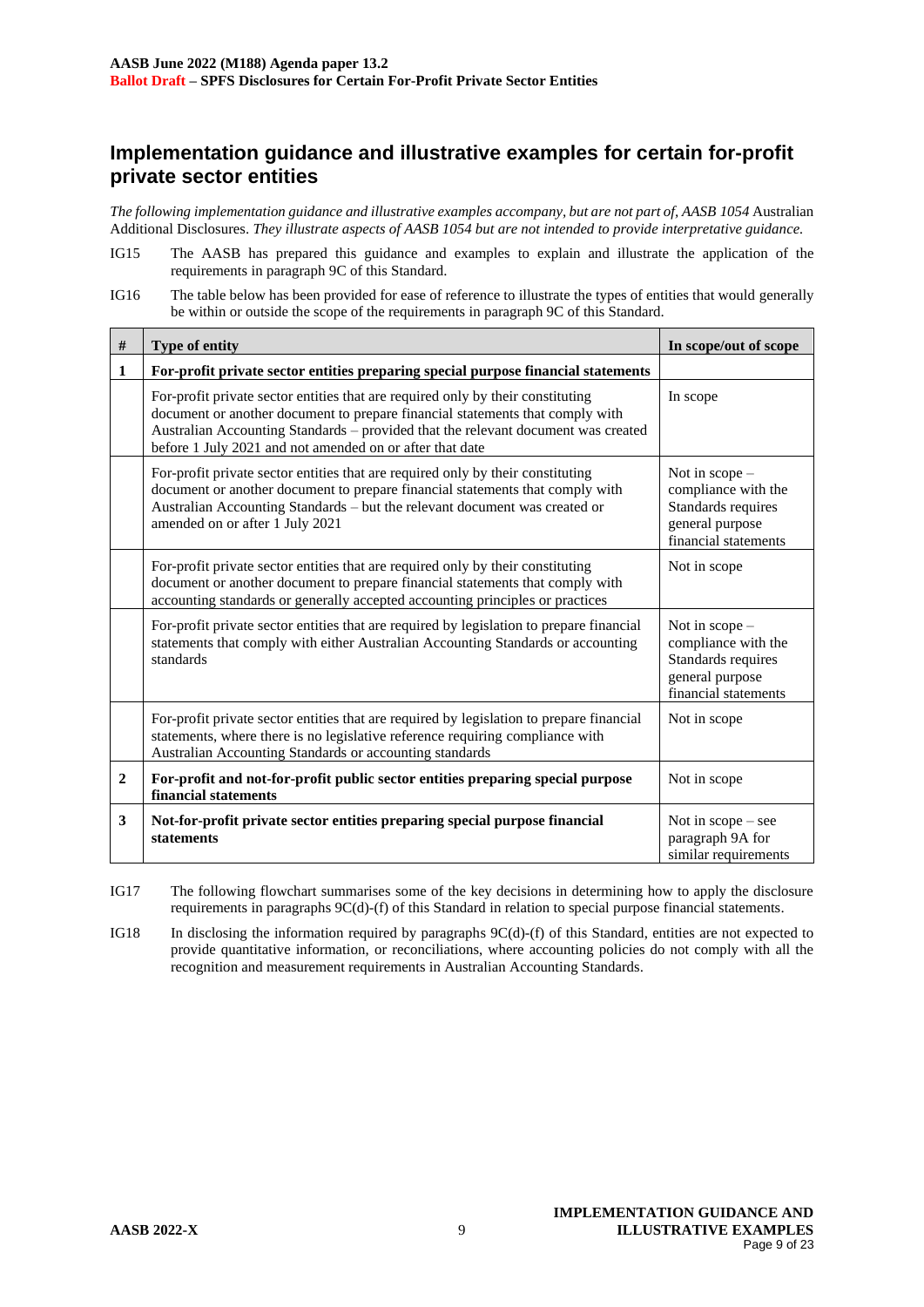#### **Chart 2 – For-profit private sector entities preparing special purpose financial statements (paragraphs 9C(d)-(f))**



# **Disclose the basis on which the decision to prepare special purpose financial statements was made**

IG19 Paragraph 9C(a) requires an entity to disclose the reasons why the preparation of special purpose financial statements was considered appropriate. It is not sufficient for the entity to merely disclose that it is 'not a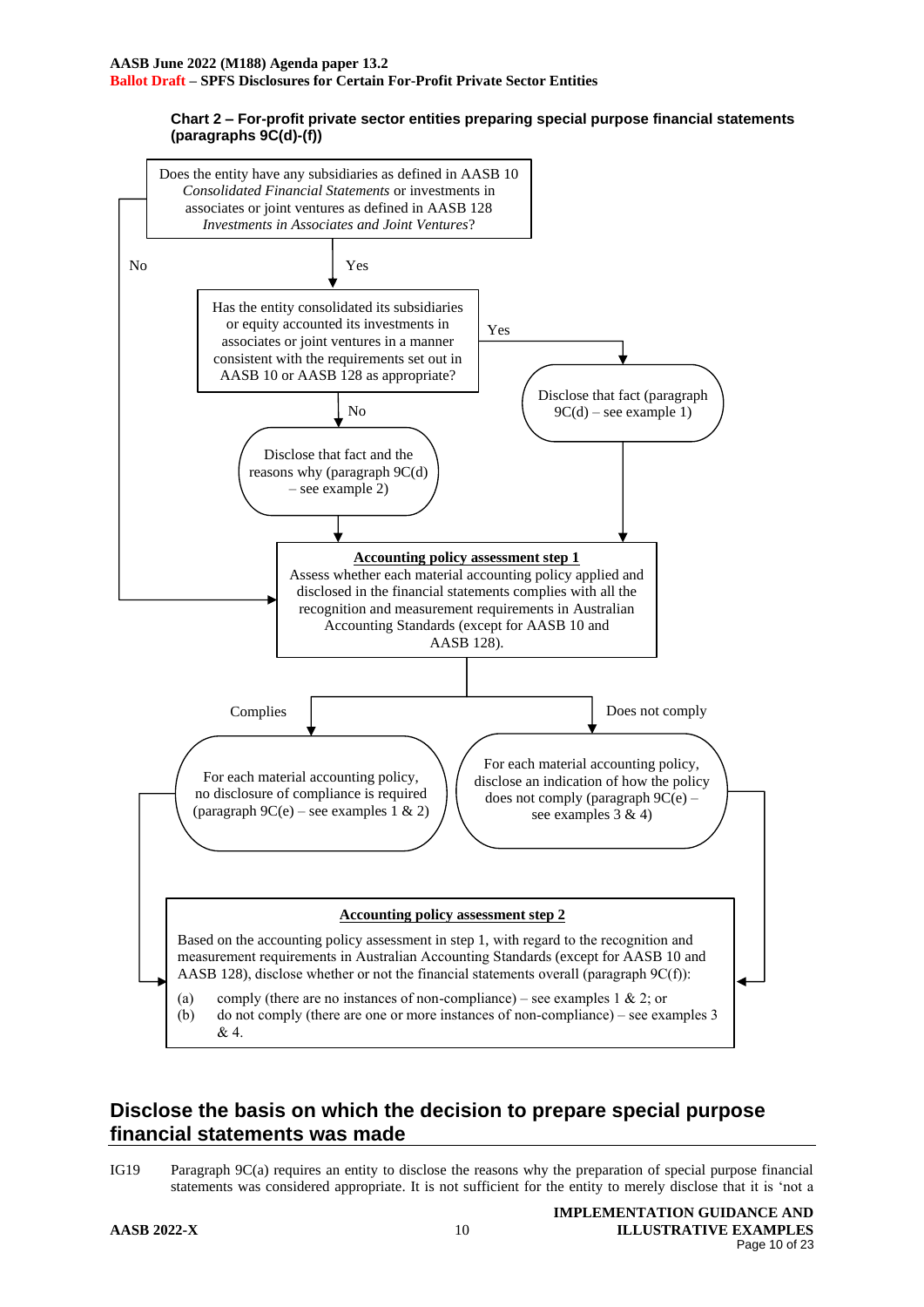reporting entity'; the entity must articulate the reasons why it concluded general purpose financial statements were not required. For example, the reason could be that in the opinion of the directors of the entity all financial statement users are in a position to require the entity to prepare reports tailored to their particular information needs.

#### **Disclosure of accounting policies**

- IG20 For-profit private sector entities within the scope of this Standard that are preparing special purpose financial statements are required to include sufficient information to enable users of those special purpose financial statements to obtain an understanding of the material accounting policies applied in the preparation of the special purpose financial statements, including changes in those policies.
- IG21 The disclosure of this information may be required by another Australian Accounting Standard, such as AASB 101 *Presentation of Financial Statements* or AASB 108 *Accounting Policies, Changes in Accounting Estimates and Errors*. Where this is the case, the entity also complies with the requirements of the other Standard.

#### **Accounting policy assessment step 1: Compliance at the individual accounting policy level**

- IG22 Paragraph 9C(e) of this Standard requires an entity, for each material accounting policy applied and disclosed in the financial statements, to first assess whether that policy complies or does not comply with the recognition and measurement requirements in Australian Accounting Standards (except for AASB 10 and AASB 128).
- IG23 Using those assessments:
	- (a) an entity discloses for those policies not complying with the recognition and measurement requirements in Australian Accounting Standards (except for AASB 10 and AASB 128), an indication of how it does not comply; or
	- (b) if the material accounting policies applied and disclosed in the financial statements comply with the recognition and measurement requirements in Australian Accounting Standards (except for AASB 10 and AASB 128), no additional disclosures are required.
- IG24 Where an entity's accounting policies do not comply with the recognition and measurement requirements in Australian Accounting Standards (except for AASB 10 and AASB 128), the presentation of the disclosure providing an indication of that non-compliance may differ depending on the extent of non-compliance. Entities may choose to provide disclosures for non-compliant policies in one place or placed with each accounting policy disclosed in the financial statements, as appropriate. For example:
	- (a) an entity may choose to disclose which Australian Accounting Standards are not complied with and provide details of the non-compliance in one place – for example, within the basis of preparation note – where the instances of non-compliance are not extensive (see Example 3); or
	- (b) where the instances of non-compliance are extensive, details of the non-compliance may be provided within the relevant accounting policy note (see Example 4).

# **Accounting policy assessment step 2: Overall compliance**

- IG25 Based on the assessment required by paragraph 9C(e), paragraph 9C(f) then requires an entity to disclose whether or not overall the material accounting policies applied and disclosed in the financial statements comply (that is, there are no instances of non-compliance) (see Examples 1 and 2) or do not comply (there are one or more instances of non-compliance) (see Examples 3 and 4) with all the recognition and measurement requirements in Australian Accounting Standards (except for AASB 10 and AASB 128).
- IG26 Based on the AASB's research, some of the most frequent examples of non-compliance with recognition and measurement requirements in Australian Accounting Standards include:
	- (a) in accounting for income taxes, deferred tax was not recognised, which does not comply with AASB 112 *Income Taxes*;
	- (b) in accounting for property, plant and equipment, assets were not depreciated based on their useful lives, which does not comply with AASB 116 *Property, Plant and Equipment*;
	- (c) in accounting for impairments, the recoverable amount of assets for impairment testing was calculated on an undiscounted basis, which does not comply with AASB 136 *Impairment of Assets*;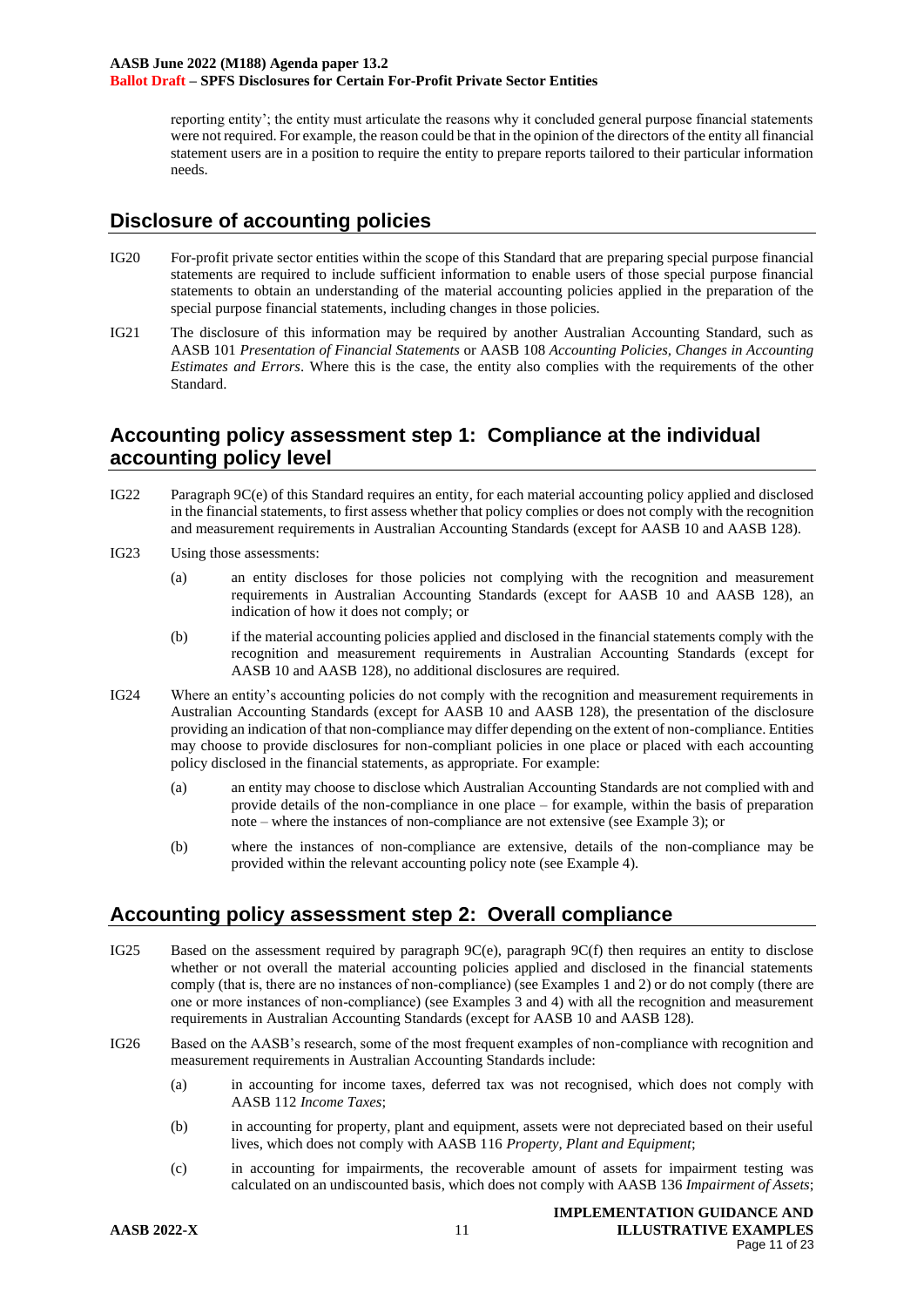- (d) in accounting for leases, certain leases that would previously have been considered operating leases in accordance with AASB 117 *Leases*<sup>1</sup> have not been recognised in the statement of financial position, which does not comply with AASB 16 *Leases*; and
- (e) in accounting for revenue, revenue was recognised based on the transfer of risks and rewards or the percentage of completion method in accordance with AASB 118 *Revenue*, <sup>2</sup> which does not comply with AASB 15 *Revenue from Contracts with Customers*.

# **Application of the consolidation and equity accounting requirements**

- IG27 In relation to paragraph 9C(d) of this Standard, information about the accounting for subsidiaries and investments in associates and joint ventures is fundamental for a user's understanding of the scope of the financial statements.
- IG28 Exemptions from consolidation of subsidiaries are provided in AASB 10, paragraphs 4(a)-Aus4.2, including when the entity is a wholly-owned subsidiary, its debt or equity instruments are not traded in or to be issued in a public market and its ultimate parent produces consolidated financial statements that are available for public use and comply with accounting standards. Those charged with governance preparing special purpose financial statements might have other reasons for non-consolidation of some or all of an entity's subsidiaries, and paragraph 9C(d) requires these reasons to be disclosed (see Example 2).

| Scenario/Example                                                                   |                       | $\mathbf{1}$ | $\overline{2}$ | 3            | $\boldsymbol{\Delta}$ |
|------------------------------------------------------------------------------------|-----------------------|--------------|----------------|--------------|-----------------------|
|                                                                                    | <b>Trust deed</b>     |              |                | $\checkmark$ | $\checkmark$          |
| <b>Reporting Framework</b>                                                         | <b>Other document</b> | $\checkmark$ | $\checkmark$   |              |                       |
| <b>Subsidiaries</b>                                                                | Yes                   | ✓            | $\checkmark$   |              |                       |
|                                                                                    | No                    |              |                | $\checkmark$ | $\checkmark$          |
| <b>Consolidated</b>                                                                | Yes                   | $\checkmark$ |                | n/a          | n/a                   |
|                                                                                    | No                    |              | $\checkmark$   |              |                       |
| <b>Associates / Joint Ventures</b>                                                 | Yes                   | $\checkmark$ |                |              |                       |
|                                                                                    | N <sub>0</sub>        |              | $\checkmark$   | $\checkmark$ | $\checkmark$          |
| <b>Equity accounted</b>                                                            | Yes                   | $\checkmark$ |                | n/a          | n/a                   |
|                                                                                    | No                    |              | n/a            |              |                       |
| Material accounting policies comply<br>with all recognition and measurement        | <b>Yes</b>            | ✓            | $\checkmark$   |              |                       |
| requirements (excluding AASB 10<br>and AASB 128)                                   | No                    |              |                | ✓            | ✓                     |
| <b>Financial statements overall comply</b><br>with all recognition and measurement | <b>Yes</b>            | ✓            | $\checkmark$   |              |                       |
| requirements (excluding AASB 10<br>and AASB 128)                                   | N <sub>0</sub>        |              |                | $\checkmark$ | ✓                     |

IG29 The following illustrative examples are provided:

IG30 There are additional illustrative examples in paragraphs IG13 and IG14 of this Standard that may be useful, notwithstanding that they have been prepared for not-for-profit private sector entities.

IG31 The following examples illustrate how an entity might apply some of the disclosure requirements in paragraph 9C of this Standard, on the basis of the limited facts presented. Although some aspects of the examples might

<sup>1</sup> AASB 117 was superseded by AASB 16 for periods beginning on or after 1 January 2019.

<sup>2</sup> AASB 118 was superseded by AASB 15 for for-profit entities for periods beginning on or after 1 January 2018.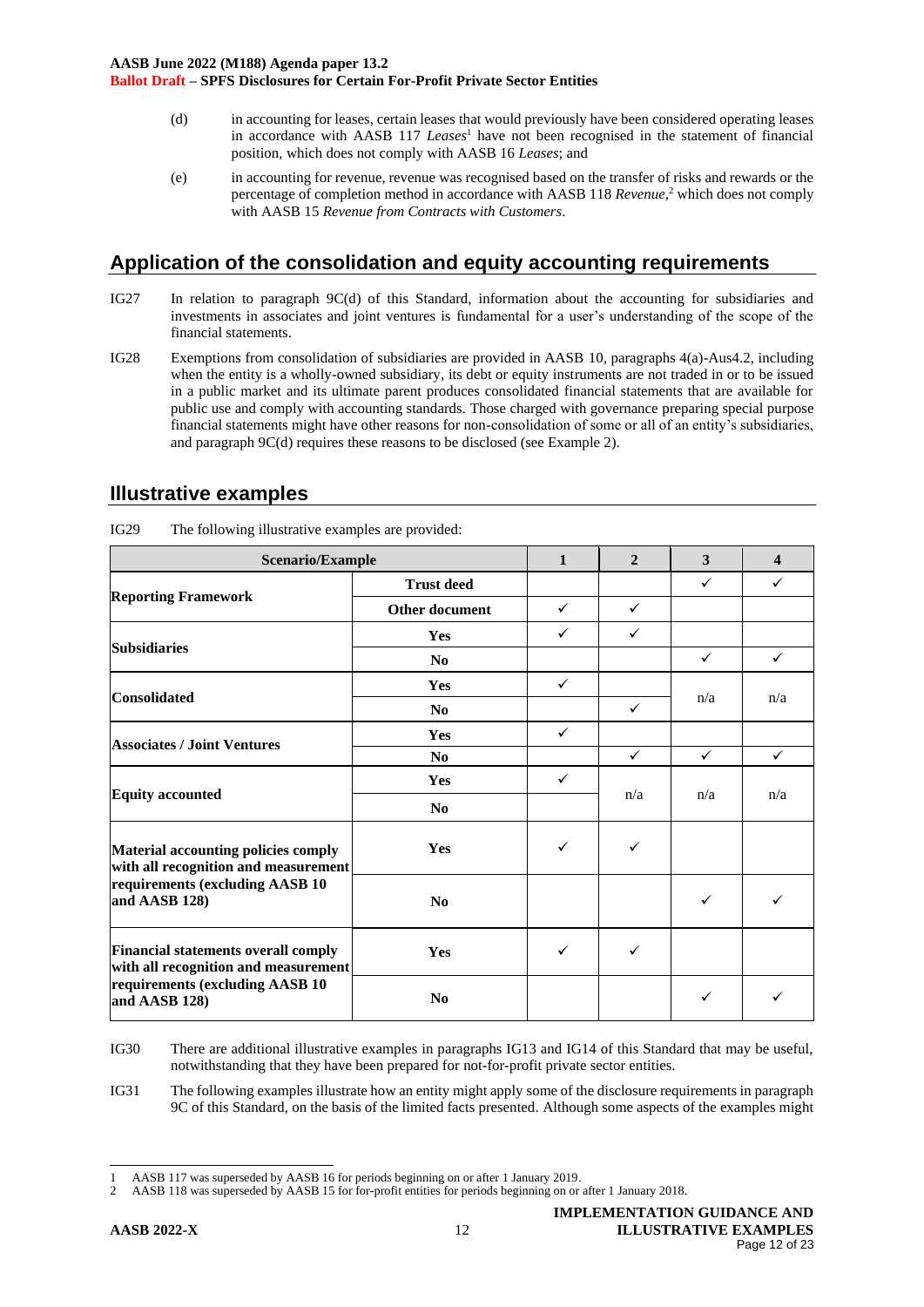be present in actual fact patterns, all relevant facts and circumstances of a particular fact pattern need to be evaluated when applying the Standard.

| #              | <b>Example</b>                                                                                                                                                                                                                                                                                                                                                                                                                                                                                                                                                                                                                                                                                                                                                                                                | <b>Illustrative disclosure</b>                                                                                                                                                                                                                                                                                                                                                                                                                                                                                                                                                                                                                                                                                                                                                                                                                                                                                                                                                                                                                                                                                                                         |
|----------------|---------------------------------------------------------------------------------------------------------------------------------------------------------------------------------------------------------------------------------------------------------------------------------------------------------------------------------------------------------------------------------------------------------------------------------------------------------------------------------------------------------------------------------------------------------------------------------------------------------------------------------------------------------------------------------------------------------------------------------------------------------------------------------------------------------------|--------------------------------------------------------------------------------------------------------------------------------------------------------------------------------------------------------------------------------------------------------------------------------------------------------------------------------------------------------------------------------------------------------------------------------------------------------------------------------------------------------------------------------------------------------------------------------------------------------------------------------------------------------------------------------------------------------------------------------------------------------------------------------------------------------------------------------------------------------------------------------------------------------------------------------------------------------------------------------------------------------------------------------------------------------------------------------------------------------------------------------------------------------|
| $\mathbf{1}$   | Compliance with all recognition and<br>measurement requirements in Australian<br>Accounting Standards, including AASB 10 and<br><b>AASB 128</b><br>CMA Pty Ltd, a small for-profit parent<br>company, has prepared special purpose<br>financial statements to satisfy requirements of<br>the major supplier of its raw materials. The<br>special purpose financial statements:<br>consolidate all its subsidiaries in a manner<br>consistent with the requirements set out in<br>AASB 10;<br>equity account all its investments in<br>$\bullet$<br>associates and joint ventures in a manner<br>consistent with the requirements set out in<br>AASB 128; and<br>apply accounting policies that comply<br>٠<br>with all the recognition and measurement<br>requirements in Australian Accounting<br>Standards. | CMA Pty Ltd is a small for-profit entity that prepares special<br>purpose financial statements under its raw material supply<br>agreement with Company X. These special purpose financial<br>statements have therefore been prepared in accordance with<br>the reporting framework agreed with Company X, which<br>specifies limited note disclosures to accompany the financial<br>statements. The Directors note that Company X may obtain<br>further financial information upon request.<br>CMA Pty Ltd has consolidated all its subsidiaries consistent<br>with the requirements set out in AASB 10 Consolidated<br>Financial Statements and equity accounted for its investments<br>in associates and joint ventures consistent with the<br>requirements set out in AASB 128 Investments in Associates<br>and Joint Ventures.<br>These consolidated special purpose financial statements<br>comply with all the recognition and measurement<br>requirements in Australian Accounting Standards.                                                                                                                                                   |
| $\overline{c}$ | Compliance with all recognition and<br>measurement requirements in Australian<br>Accounting Standards, excluding AASB 10 and<br><b>AASB 128</b><br>KC Pty Ltd, a small for-profit parent company,<br>prepares separate special purpose financial<br>statements in order to meet the requirements of<br>its financing agreement. The separate special<br>purpose financial statements apply material<br>accounting policies that comply with all the<br>recognition and measurement requirements in<br>Australian Accounting Standards. The separate<br>financial statements do not consolidate KC Pty<br>Ltd's subsidiaries.                                                                                                                                                                                  | These special purpose financial statements have been<br>prepared to satisfy the company's reporting requirements<br>under its financing agreement with Bank X, which requires<br>the financial statements to comply with Australian<br>Accounting Standards. In the opinion of the Directors, it is<br>unlikely there are users of these financial statements who are<br>not in a position to require the preparation of reports tailored<br>to their information needs. KC Pty Ltd is a for-profit entity.<br>Consolidated financial statements have not been prepared for<br>KC Pty Ltd and its subsidiaries as the Directors have decided<br>not to comply with AASB 10 Consolidated Financial<br>Statements - the Directors would provide consolidated<br>information to financial statement users upon request.<br>KC Pty Ltd's special purpose financial statements comply<br>with all the recognition and measurement requirements in<br>Australian Accounting Standards for separate financial<br>statements.                                                                                                                                  |
| 3              | Known non-compliance with recognition and<br>measurement requirements in Australian<br>Accounting Standards that is not extensive<br>ABC Trading Trust, a for-profit entity,<br>determined that it does not have any<br>subsidiaries, associates or joint ventures (and<br>therefore AASB 10 and AASB 128 are not<br>applicable) and prepares special purpose<br>financial statements that apply material<br>accounting policies that do not comply with all<br>the recognition and measurement requirements<br>in Australian Accounting Standards. The<br>differences are not extensive.                                                                                                                                                                                                                     | ABC Trading Trust, a for-profit entity, has prepared special<br>purpose financial statements as, in the opinion of the Trustees,<br>it is unlikely there are users of these financial statements who<br>are not in a position to require the preparation of reports<br>tailored to their information needs. Accordingly, these<br>financial statements have been prepared to satisfy the<br>Trustee's reporting requirements under the Trust Deed, which<br>requires the financial statements to comply with Australian<br>Accounting Standards.<br>These special purpose financial statements do not comply<br>with all the recognition and measurement requirements in<br>Australian Accounting Standards.<br>The recognition and measurement requirements that have not<br>been complied with are those specified in AASB 116<br>Property, Plant and Equipment. In accounting for property,<br>plant and equipment, ABC Trading Trust has [calculated<br>depreciation on the basis of the useful lives determined by the<br>Australian Taxation Office for income tax purposes / insert<br>further details, including an indication of how material |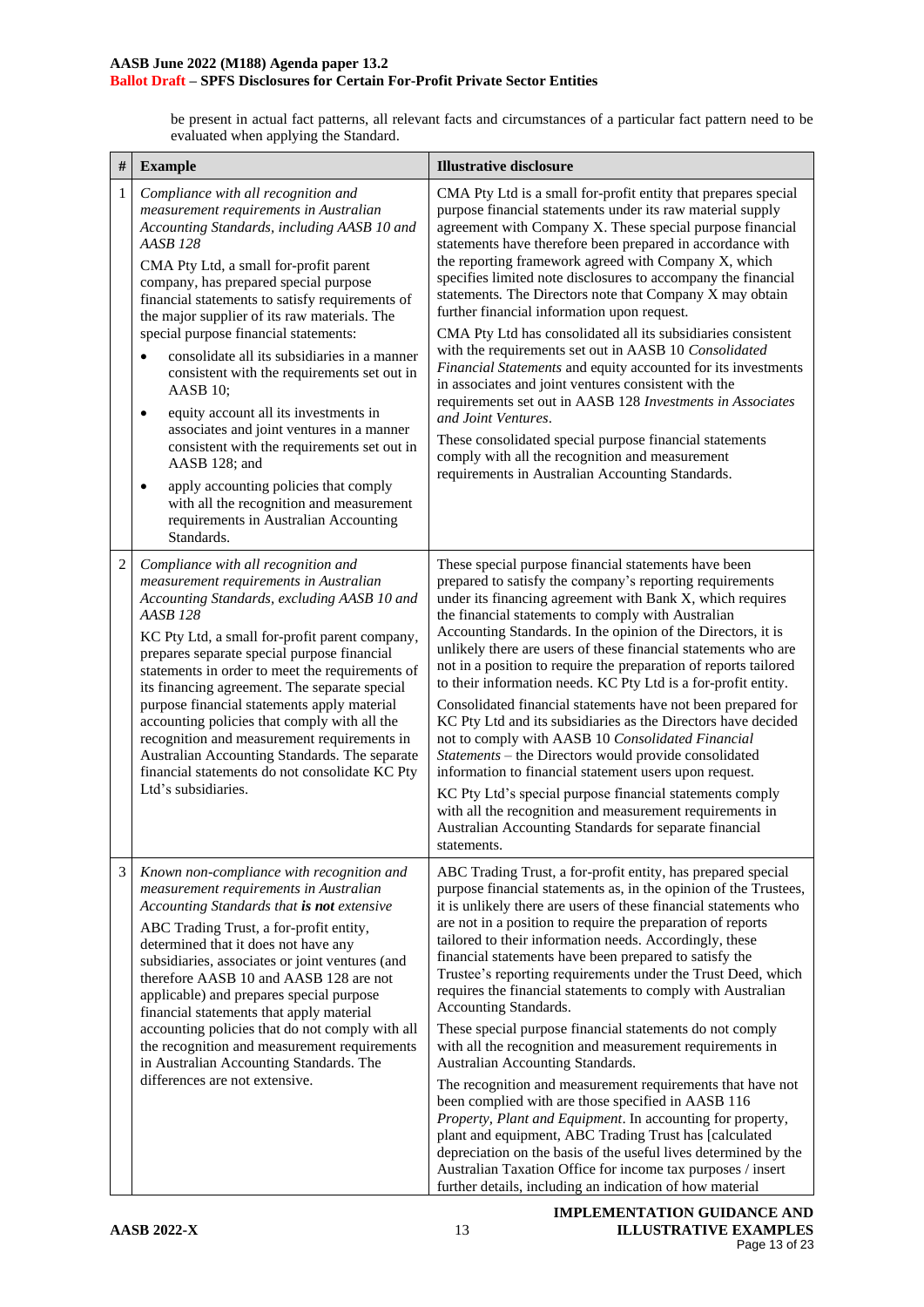| # | <b>Example</b>                                                                                                                                                                                                                                                                                                                                                                                                                                                                                                                                                                                                                                                                                                                                               | <b>Illustrative disclosure</b>                                                                                                                                                                                                                                                                                                                                                                                                                                                                                                                          |
|---|--------------------------------------------------------------------------------------------------------------------------------------------------------------------------------------------------------------------------------------------------------------------------------------------------------------------------------------------------------------------------------------------------------------------------------------------------------------------------------------------------------------------------------------------------------------------------------------------------------------------------------------------------------------------------------------------------------------------------------------------------------------|---------------------------------------------------------------------------------------------------------------------------------------------------------------------------------------------------------------------------------------------------------------------------------------------------------------------------------------------------------------------------------------------------------------------------------------------------------------------------------------------------------------------------------------------------------|
|   |                                                                                                                                                                                                                                                                                                                                                                                                                                                                                                                                                                                                                                                                                                                                                              | recognition and measurement requirements in Australian<br>Accounting Standards have not been complied with].                                                                                                                                                                                                                                                                                                                                                                                                                                            |
| 4 | Known non-compliance with the recognition<br>and measurement requirements in Australian<br>Accounting Standards that is extensive<br>HIJ Public Trading Trust, a for-profit entity,<br>determined that it does not have any<br>subsidiaries, associates or joint ventures (and<br>therefore AASB 10 and AASB 128 are not<br>applicable) and prepares special purpose<br>financial statements that apply material<br>accounting policies that do not comply with all<br>the recognition and measurement requirements<br>in Australian Accounting Standards. Although<br>the differences have not been quantified, they<br>are extensive, and an indication of the<br>differences are presented with the appropriate<br>note disclosing the accounting policy. | HIJ Public Trading Trust, a for-profit entity, has prepared<br>special purpose financial statements as, in the opinion of the<br>Trustees, it is unlikely there are users of these financial<br>statements who are not in a position to require the preparation<br>of reports tailored to their information needs. Accordingly,<br>these financial statements have been prepared to satisfy the<br>Trustee's reporting requirements under the Trust Deed, which<br>requires the financial statements to comply with Australian<br>Accounting Standards. |
|   |                                                                                                                                                                                                                                                                                                                                                                                                                                                                                                                                                                                                                                                                                                                                                              | These special purpose financial statements do not comply<br>with all the recognition and measurement requirements in<br>Australian Accounting Standards.                                                                                                                                                                                                                                                                                                                                                                                                |
|   |                                                                                                                                                                                                                                                                                                                                                                                                                                                                                                                                                                                                                                                                                                                                                              | [The material accounting policies adopted in the special<br>purpose financial statements are set out in notes Q-Z and<br>indicate how the recognition and measurement requirements<br>in Australian Accounting Standards have not been complied<br>with.                                                                                                                                                                                                                                                                                                |
|   |                                                                                                                                                                                                                                                                                                                                                                                                                                                                                                                                                                                                                                                                                                                                                              | $\ddotsc$<br>Note X: Impairment                                                                                                                                                                                                                                                                                                                                                                                                                                                                                                                         |
|   |                                                                                                                                                                                                                                                                                                                                                                                                                                                                                                                                                                                                                                                                                                                                                              | Assets are tested for impairment whenever events or changes<br>in circumstances indicate that the carrying amount may not be<br>recoverable. An impairment loss is recognised for the amount<br>by which the asset's carrying amount exceeds its recoverable<br>amount. The recoverable amount is determined on an<br>undiscounted basis as the higher of an asset's fair value less<br>costs of disposal and value in use. This does not comply with<br>AASB 136 Impairment of Assets.                                                                 |
|   |                                                                                                                                                                                                                                                                                                                                                                                                                                                                                                                                                                                                                                                                                                                                                              | Note Y: Income Tax                                                                                                                                                                                                                                                                                                                                                                                                                                                                                                                                      |
|   |                                                                                                                                                                                                                                                                                                                                                                                                                                                                                                                                                                                                                                                                                                                                                              | The income tax expense or credit for the period is based on<br>the tax payable on the current period's taxable income based<br>on the applicable income tax rate. This amount is not adjusted<br>for changes in deferred tax assets and liabilities as HIJ Public<br>Trading Trust does not recognise deferred tax balances. This<br>does not comply with AASB 112 Income Taxes.<br>$\ldots$ ]                                                                                                                                                          |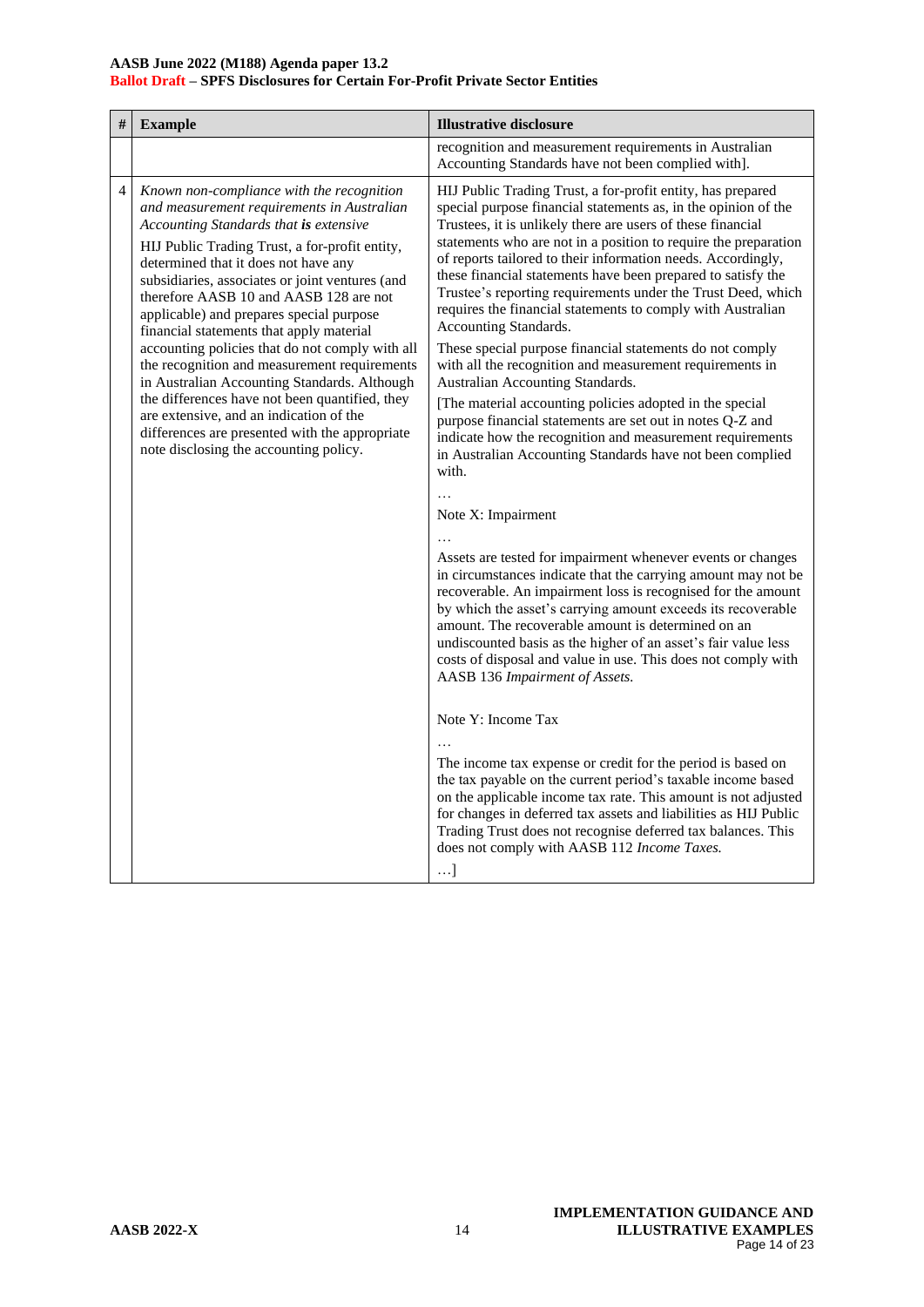# **Basis for Conclusions**

*This Basis for Conclusions accompanies, but is not part of, AASB 2022-X* Amendments to Australian Accounting Standards – Disclosures in Special Purpose Financial Statements of Certain For-Profit Private Sector Entities.

#### **Introduction**

- BC1 This Basis for Conclusions summarises the Australian Accounting Standards Board's considerations in reaching the conclusions in this Standard. It sets out the reasons why the Board developed the Standard, the approach taken to developing the Standard and the bases for the key decisions made. In making decisions, individual Board members gave greater weight to some factors than to others.
- $BC2$ In setting out the Board's reasons for issuing this Standard, the following section includes the historical context and the relationship of the project that gave rise to this Standard to similar Board projects pertaining to different types of entities. Later sections then:
	- (a) summarise the rationale for the pertinent proposals that were exposed for public comment in Exposure Draft ED 302 *Amendments to Australian Accounting Standards – Disclosure in Special Purpose Financial Statements of Certain For-Profit Private Sector Entities*, which led to the development of this Standard; and
	- (b) explain why some ED 302 proposals and some views expressed by respondents to ED 302 (particularly those not adequately addressed in the Basis for Conclusions on ED 302) were not adopted in the Standard.

# **Reasons for issuing this Standard**

- <span id="page-14-0"></span> $BC3$ In 2018 the Board initiated a broad project to address the issues associated with special purpose financial statements (SPFS) reporting in the for-profit private sector.<sup>1</sup> As part of that project, the Board proposed, through Exposure Draft ED 297 *Removal of Special Purpose Financial Statements for Certain For-Profit Private Sector Entities* (August 2019), to remove the option for some types of for-profit private sector entities to prepare SPFS when they are required to comply with Australian Accounting Standards (AAS). ED 297 proposed an operative date of annual reporting periods beginning on or after 1 July 2020 and led to the issue of AASB 2020-2 *Amendments to Australian Accounting Standards – Removal of Special Purpose Financial Statements for Certain For-Profit Private Sector Entities* (March 2020). AASB 2020-2, operative instead for reporting periods beginning on or after 1 July 2021, made amendments to AAS to disallow the preparation of SPFS by the following entities (and, consistent with that, to also remove the 'reporting entity' concept for them):
	- (a) entities required by legislation to prepare financial statements that comply with either AAS or accounting standards; and
	- (b) entities required by their constituting document or another document to prepare financial statements that comply with AAS, provided the relevant document was created or amended on or after 1 July 2021 (to coincide with AASB 2020-2's operative date).

The Basis for Conclusions accompanying AASB 2020-2 explains the Board's reasons for the decisions it made in that Standard and provides more information about the issues with SPFS reporting. (The Basis for Conclusions is also published with AASB 1057 *Application of Australian Accounting Standards*.)

- $BC4$ Given the limited scope of AASB 2020-2, the problems associated with SPFS prepared by for-profit private sector entities that are required to prepare financial statements that comply with AAS were not entirely resolved. This is because AASB 2020-2:
	- (a) did not become immediately operative (AASB 2020-2 was issued in March 2020); and
	- (b) contains an exemption that allows for-profit private sector entities that are required only by their constituting document or another document to prepare financial statements that comply with AAS to continue preparing SPFS if the relevant document was created before 1 July 2021 and not amended on or after that date.

<sup>1</sup> Public sector entities were excluded from the scope of this broad project because the Board had a separate project addressing the public sector financial reporting framework.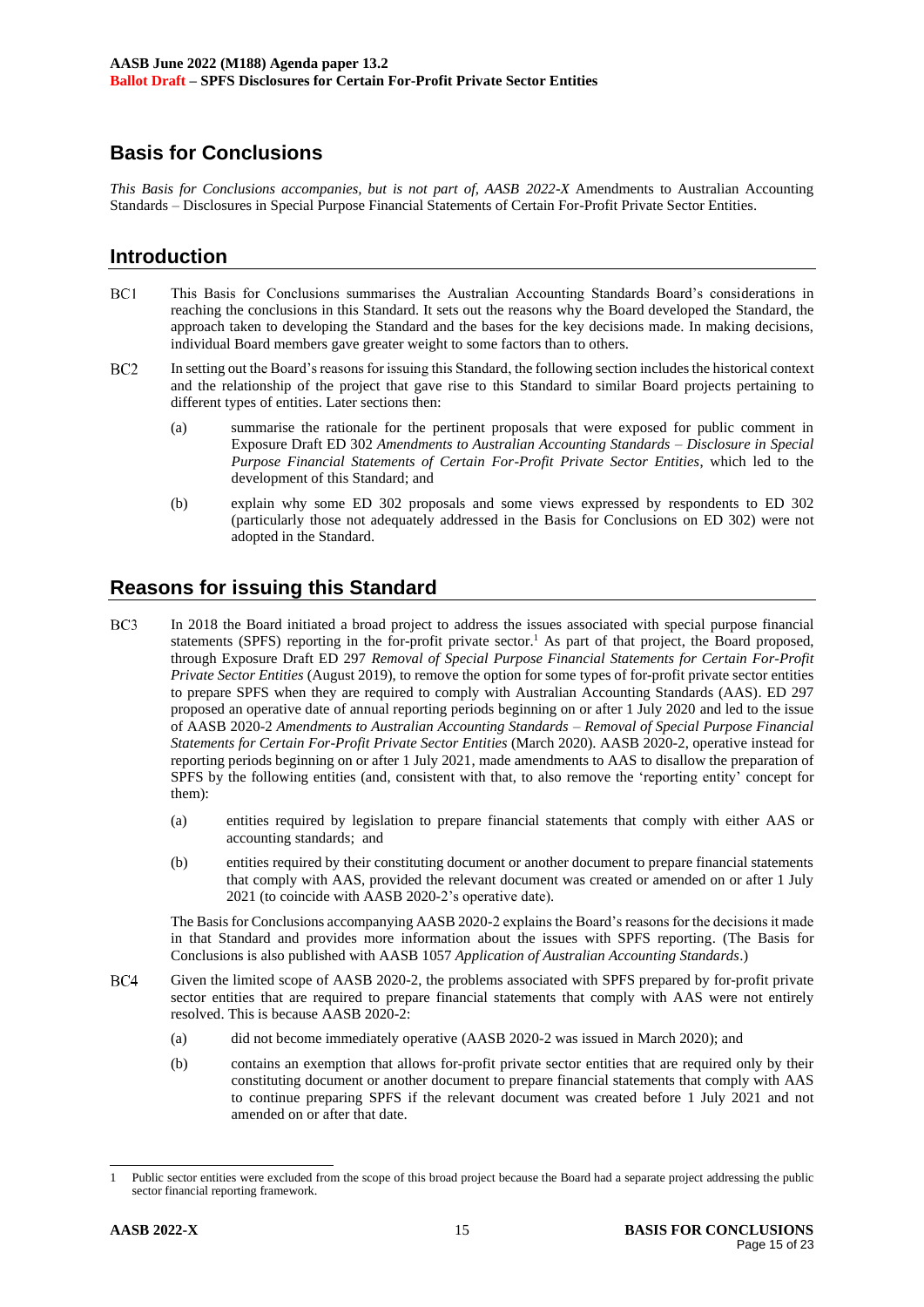#### **AASB June 2022 (M188) Agenda paper 13.2 Ballot Draft – SPFS Disclosures for Certain For-Profit Private Sector Entities**

- $BC5$ The continued preparation of SPFS that state compliance with AAS without further explanation, whether temporarily (until an entity transitioned to general purpose financial statements (GPFS) in accordance with AASB 2020-2) or for the foreseeable future (in relation to entities referred to in paragraph BC4(b)), remained a concern to the Board. Consistent with the *AASB Evidence-Informed Standard-Setting Framework*, the Board decided to address its concern by considering whether to issue a Standard having regard to the evidence it gathered through outreach to stakeholders and other forms of research. That research evinced users' clearly stated views on the importance of understanding the recognition and measurement (R&M) basis of preparation of financial statements. The Board also noted the findings of AASB Research Report 12 *Financial Reporting Practices of For-Profit Entities Lodging Special Purpose Financial Statements* (August 2019), which indicated the current deficiencies in clearly reporting the basis of preparation in SPFS (see also paragraphs BC20-BC22 of the Basis for Conclusions on AASB 2020-2).
- BC<sub>6</sub> The Board noted some stakeholders were concerned about a lack of research-based evidence that demonstrates disclosure requirements would assist users' understanding of SPFS prepared by entities within the scope of this Standard. This concern arose because AASB Research Report 12 is based on data relating to entities within the scope of AASB 2020-2, rather than the types of entities referred to in paragraph BC4(b), and in any event it predates the change in proprietary company reporting thresholds under the *Corporations Act 2001* and therefore does not provide any current analysis. However, the Board came to the view that the Research Report provides evidence by analogy as there is no basis to expect that SPFS of the types of entities referred to in paragraph BC4(b) would have adopted better disclosure practices than the SPFS of the types of entities that were the focus of the Research Report (see paragraph [BC7\)](#page-15-0). Furthermore, the evidence provided by the Research Report was supplemented by the findings of outreach undertaken in December 2018 to understand users' views as part of improving the Australian Financial Reporting Framework, which was considered by the Board at its April 2020 meeting (see paragraph [BC8\)](#page-15-1).
- <span id="page-15-0"></span> $BC7$ AASB Research Report 12 indicated that for 34% of examined entities preparing and lodging SPFS with the Australian Securities and Investments Commission (ASIC) in 2018, the extent of compliance with R&M requirements in AAS was not clear. After a detailed, qualitative assessment of the accounting policies of these unclear SPFS by the researchers, Research Report 12 concluded:
	- (a) 10% of the total population of SPFS did not appear to be following all R&M requirements in AAS, despite only 0.5% of the total clearly stating so;
	- (b) 76% appeared to follow all R&M requirements in AAS; and
	- (c) the extent of compliance (or otherwise) with the R&M requirements in AAS of the remaining 14% of SPFS was unclear.
- <span id="page-15-1"></span>BC<sub>8</sub> The December 2018 research conducted via a survey of users of financial statements prepared by for-profit private sector entities found:
	- (a) on average, 93% of primary users and more than 95% of other users said comparability, transparency, comprehensibility and consistency are what they need most in financial statements; and
	- (b) only 43% of primary users and 56% of other users said they are satisfied with the information presented in SPFS.

Respondents to this survey were generally involved with entities within the scope of AASB 2020-2, although there were a number involved with the types of entities referred to in paragraph BC4(b), such as limited partnerships, incorporated associations and trusts. On that basis, the Board concluded the findings of the research are relevant in supporting the Board's view that users of SPFS prepared by entities within the scope of this Standard would benefit from specific SPFS disclosure requirements.

- BC<sub>9</sub> In light of ED 297's limited scope and anticipating the proposals in ED 297 would not be reflected in a Standard for some time after ED 297 was published for comment, the Board had also issued Exposure Draft ED 293 *Amendments to Australian Accounting Standards – Disclosure in Special Purpose Financial Statements of Compliance with Recognition and Measurement Requirements* (July 2019). ED 293 proposed requiring for-profit and not-for-profit private sector entities lodging SPFS with either the ASIC or the Australian Charities and Not-for-profits Commission (ACNC) to disclose information in their SPFS that would allow users to understand the extent of compliance or otherwise of the entity's accounting policies with the R&M requirements in AAS.<sup>2</sup>
- $BC10$ The feedback received on ED 293 indicated the majority of respondents agreed the proposals would increase the transparency and comparability of SPFS. However, due to the short time within which the proposed requirements would become mandatory in light of the expected timing of the release of a Standard based on ED 297's proposals, respondents were particularly concerned about the costs of the proposals exceeding any

<sup>2</sup> In relation to for-profit private sector entities, the proposals were developed as an interim measure while the Board continued with its ED 297 proposals.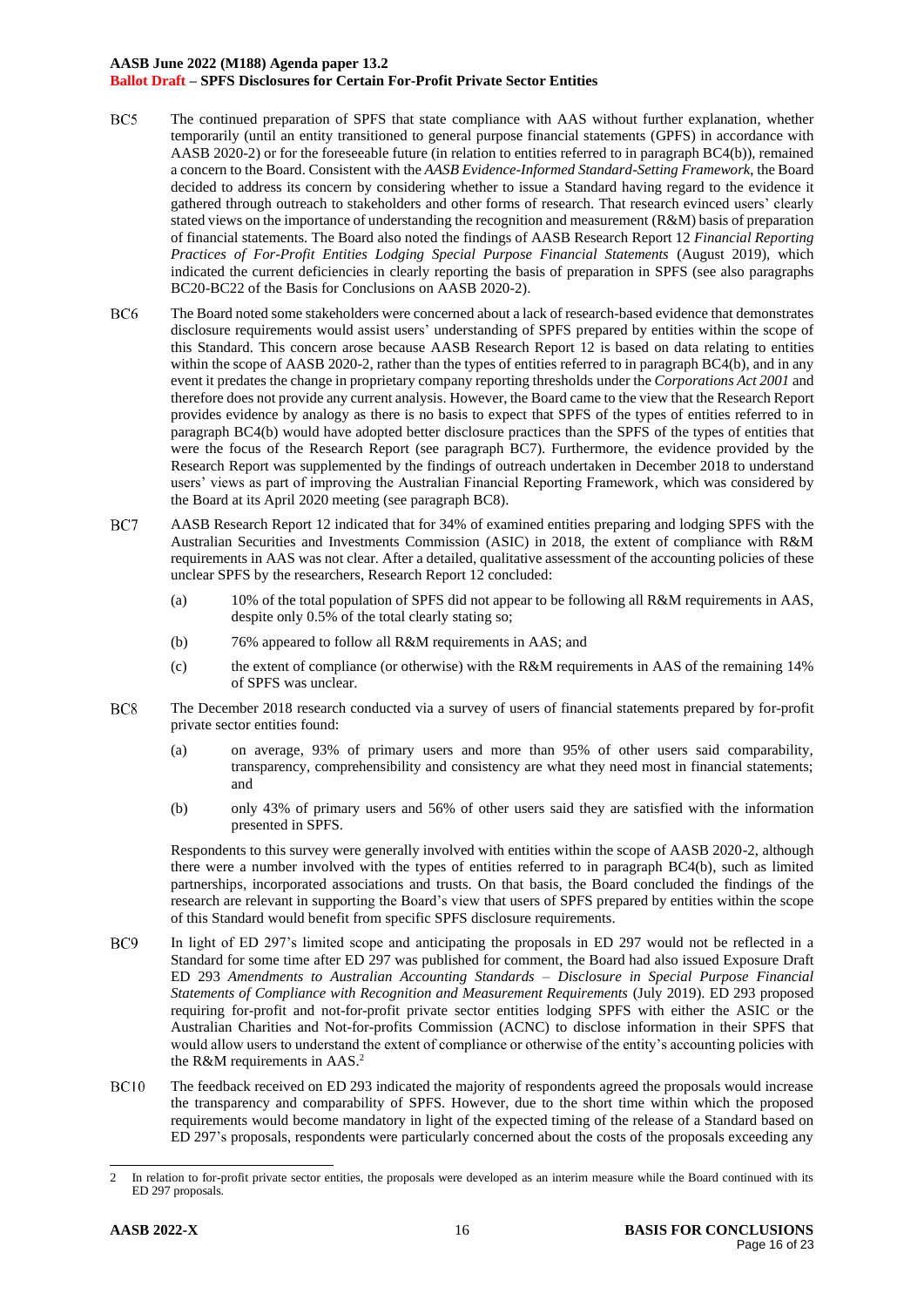benefits for for-profit private sector entities. This is because the proposal in ED 297 to remove the ability for certain for-profit private sector entities to prepare SPFS when they are required to comply with AAS was expected to be completed and, as noted in paragraph BC3, operative for annual reporting periods beginning on or after 1 July 2020.

- **BC11** After considering this feedback, the Board decided at that time the proposals in ED 293 should apply only to not-for-profit private sector entities. The Board decided it would revisit the application of the proposals in ED 293 for for-profit private sector entities if the proposals in ED 297 were not finalised as proposed. Consequently, the Board issued AASB 2019-4 *Amendments to Australian Accounting Standards – Disclosure in Special Purpose Financial Statements of Not-for-Profit Private Sector Entities on Compliance with Recognition and Measurement Requirements* (November 2019), operative for annual reporting periods ending on or after 30 June 2020.
- **BC12** As indicated in paragraph BC3, the Board decided the effective date of AASB 2020-2 should be one year later than what was proposed in ED 297. It arrived at this decision after considering feedback from respondents to ED 297 that entities needed more time to prepare for the implementation of the proposals – see also the reasons noted in paragraph BC149 of the Basis for Conclusions on AASB 2020-2. As a consequence of the deferral of the effective date, the Board decided it was necessary to revisit the proposals in ED 293 in relation to forprofit private sector entities that were not yet required to apply AASB 2020-2, as well as for the types of entities referred to in paragraph BC4(b). Consequently, ED 302 was issued in June 2020, which as noted in paragraph BC2 led to the development of this Standard.

# **Issue of Exposure Draft ED 302**

**BC13** The significant issues considered by the Board in developing ED 302 that are pertinent to this Standard are addressed in this section.

#### **Scope**

- <span id="page-16-3"></span><span id="page-16-1"></span><span id="page-16-0"></span>**BC14** When considering which for-profit private sector entities should be required to make the ED 302 proposed disclosures, $3$  the Board considered whether the disclosures should be required by:
	- (a) only those entities preparing SPFS that are directly subject to AASB 1054 *Australian Additional Disclosures* (for example, an entity with a direct reference to application of AASB 1054 in its trust deed); or
	- (b) those for-profit private sector entities that are required by legislation (eg Part 2M.3 of the *Corporations Act 2001* or other legislation) to prepare financial statements that comply with either AAS or accounting standards, and other for-profit private sector entities that are required only by their constituting document or another document to prepare financial statements that comply with AAS provided the relevant document was created before 1 July 2021 and not amended on or after that date; or
	- (c) those entities referred to in option [\(b\),](#page-16-0) with a threshold to limit the requirements to those entities that would meet the requirements to be considered a large proprietary company under the Corporations Act; or
	- (d) those entities referred to in option [\(b\),](#page-16-0) but only where their SPFS state they have been prepared in compliance with AAS.
- <span id="page-16-4"></span><span id="page-16-2"></span>**BC15** For the purposes of ED 302, the Board decided to propose optio[n \(b\),](#page-16-0) noting:
	- (a) option [\(a\)](#page-16-1) would not achieve the objective of the proposed amendments as it would not include all entities with a non-legislative requirement to prepare financial statements that comply with AAS;
	- (b) option [\(c\)](#page-16-2) was not the most appropriate alternative as it would be relatively complex to apply. It would also add to the overall complexity of AAS because it would result in exemptions for certain entities that are already subject to exemptions (in particular, the scope exemptions from the removal of SPFS for for-profit private sector entities made in AASB 2020-2);
	- (c) option (d) was not the most appropriate alternative for similar reasons to option (c). In addition, the Board was concerned this option might allow any resulting disclosure requirements to be readily circumvented simply through non-disclosure of compliance with AAS, despite an entity's constituting document requiring compliance with AAS without explicitly requiring disclosure of compliance with AAS; and

<sup>3</sup> With limited exceptions, consistent with transaction neutrality the proposed disclosures in ED 302 for for-profit entities were based on the disclosures specified in AASB 2019-4 for not-for-profit entities.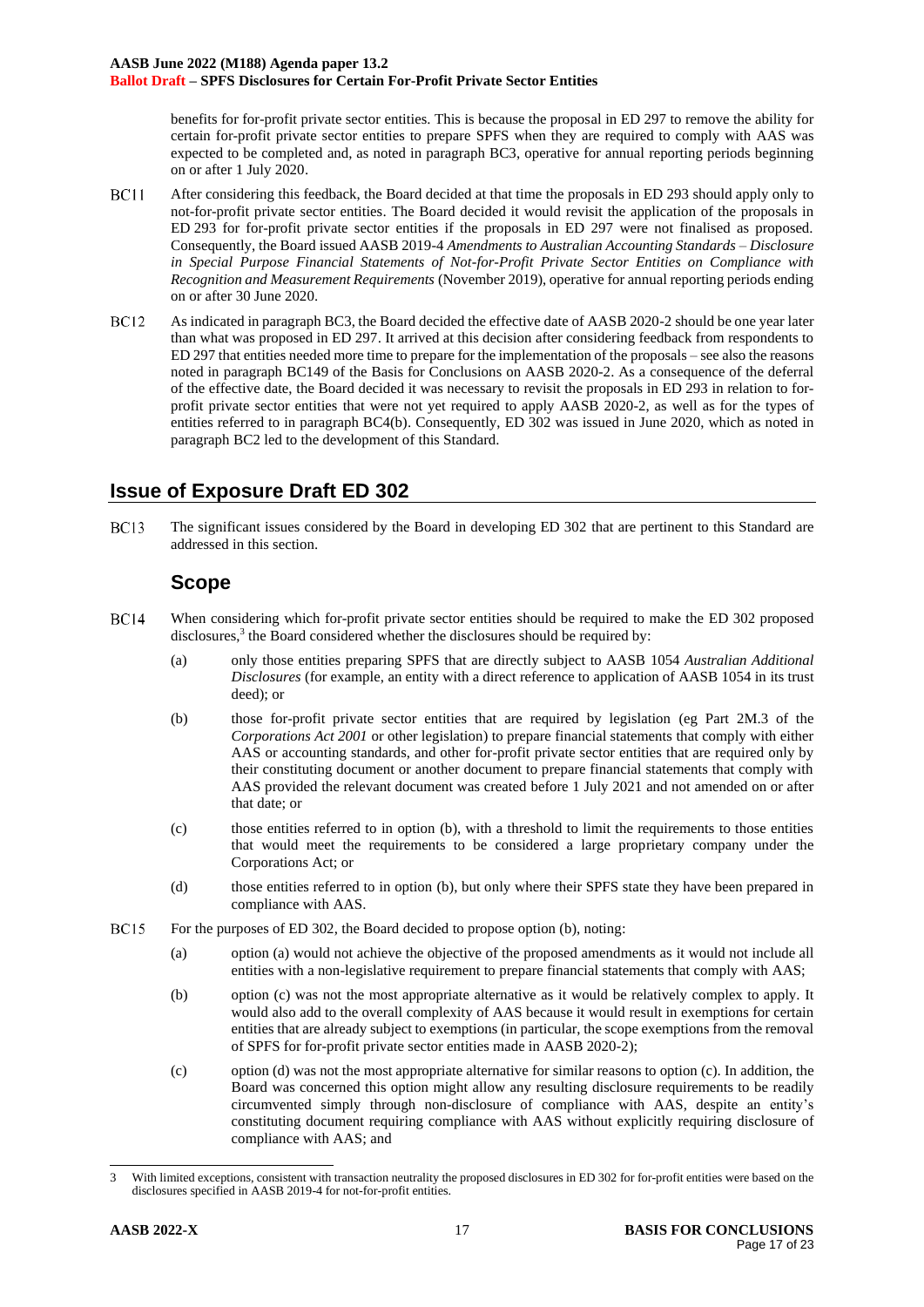- (d) in adopting option (b), the Board did not expect the proposed disclosures in ED 302 to be onerous. However, it acknowledged that implementing option (b) in paragrap[h BC14](#page-16-3) by making amendments to the application of AASB 1054 (via AASB 1057) would result in a number of entities becoming subject to AASB 1054 for the first time. Furthermore, the Board noted AASB 1054 specifies disclosures that are potentially beyond the scope of the project that gave rise to this Standard. For this reason, ED 302 proposed limiting the application of the existing disclosure requirements in AASB 1054 for those entities preparing SPFS. Consequently, ED 302 proposed that such entities should only be required to comply with proposed paragraph 9C (and paragraph 9D referring to implementation guidance is also relevant) in applying AASB 1054. That approach would leave it to the entities to decide with which other disclosure requirements in AAS to comply, based on their assessment of the needs of the users of their SPFS.
- **BC16** ED 302 also proposed specific amendments to paragraph 2 of AASB 1057 to extend the set of entities to which AASB 1057 applies. This was necessary in order to extend the set of entities to which AASB 1054 applies and give effect to option (b) in paragraph [BC14.](#page-16-3) The amendments to AASB 1057 proposed in ED 302 would not extend the application of any other AAS to the for-profit private sector entities covered by the proposals (see also paragraph[s BC19](#page-17-0)[-BC21\)](#page-17-1).

# **Disclosure of the basis on which the decision to prepare SPFS was made**

**BC17** ED 302 proposed that an entity be required to disclose an explanation for why SPFS had been prepared, for the same reasons articulated in paragraph BC24-BC26 of the Basis for Conclusions on AASB 2019-4 (which is published with AASB 1054) and consistent with the existing responsibilities of those charged with governance with respect to the selection and application of an entity's financial reporting framework. In drafting the proposed illustrative examples to accompany ED 302, the Board did not use the phrase 'not a reporting entity' to explain why the entity had prepared SPFS. Consistent with AASB 2020-2 limiting the application of the reporting entity concept by for-profit private sector entities, the Board considered entities need to more clearly articulate the reasons why they prepare SPFS. Reasons why SPFS have been prepared may include users of the financial statements being in a position to command the information they require.

# **Disclosure of accounting policies**

- **BC18** The Board noted many entities within the scope of the proposed amendments in ED 302 were not required by AAS to disclose information about the accounting policies applied in their SPFS. Without this, information about the extent of the entity's compliance or otherwise with the R&M requirements in AAS might be incomplete. Therefore, the Board decided to include in ED 302 a proposal to require entities to disclose information about the material accounting policies applied, including the measurement basis (or bases) used and information about changes in those accounting policies, such as the nature of the change and the reasons why the change was made.
- <span id="page-17-0"></span>**BC19** The Board noted that entities required by legislation to prepare financial reports in accordance with AAS or accounting standards are generally required to comply with AASB 101 *Presentation of Financial Statements*, AASB 107 *Statement of Cash Flows*, AASB 108 *Accounting Policies, Changes in Accounting Estimates and Errors*, AASB 1048 *Interpretation of Standards* and AASB 1054, even in preparing SPFS. For example, this is specified in paragraph 7 of AASB 1057 for entities within the scope of Part 2M.3 of the Corporations Act. Entities registered with the ACNC are also specifically required to comply with those Standards by the *Australian Charities and Not-for-Profits Commission Act 2012*. However, such requirements do not apply to entities within the scope of this Standard, which simply have a reference to AAS in their constituting or other documents, rather than in legislation.
- <span id="page-17-2"></span>**BC20** In that regard, the Board considered proposing to expand the scope of AASB 101, AASB 107, AASB 108 and AASB 1048 consistent with the proposed expanded scope of AASB 1054, but decided not to do so. This was because, while the Board saw merit in this approach, requiring all entities within the scope of the proposed amendments to AASB 1054 to comply with all the requirements contained in those Standards was considered too onerous.
- <span id="page-17-1"></span> $BC21$ The Board also noted that if the approach considered in paragrap[h BC20](#page-17-2) were to be adopted, as the Standards referred to in that paragraph contain certain R&M requirements (such as accrual accounting and applying the going concern basis of preparation), this would then impose a requirement on all entities within the scope of the proposed amendments to adopt minimum R&M requirements. The Board concluded setting minimum R&M requirements in SPFS was beyond the objective of ED 302 (and beyond the objective of this Standard).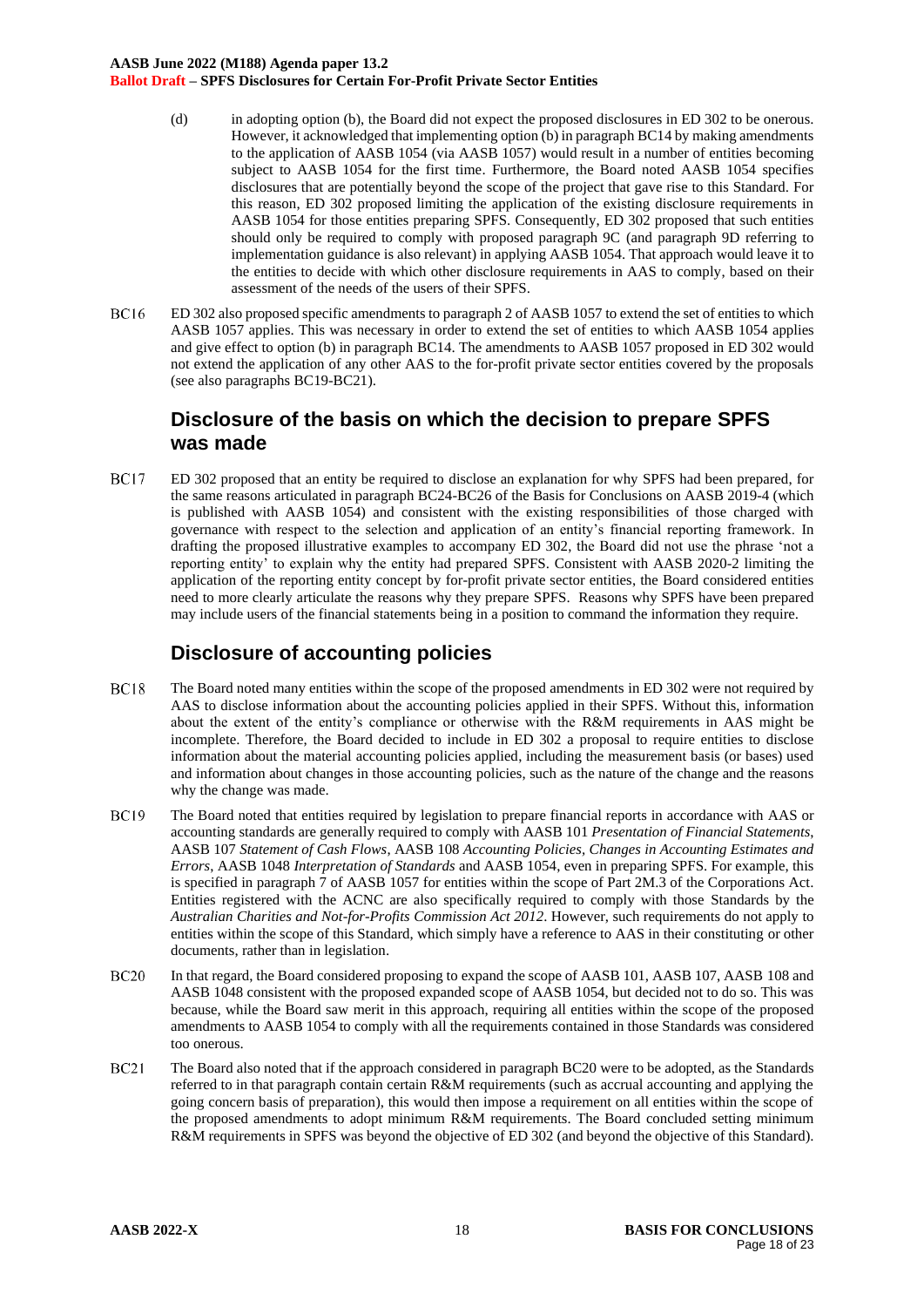# **Disclosures regarding compliance with all the R&M requirements in AAS**

- **BC22** Both *The AASB's For-Profit Entity Standard-Setting Framework* (May 2018) and *The AASB's Not-for-Profit Entity Standard-Setting Framework* (May 2018) are predicated on transaction neutrality, that is, like transactions and events should be accounted for in a like manner by all types of entities, unless there is a justifiable reason not to do so.
- **BC23** The Board considered whether it was appropriate to propose for-profit private sector entities within the scope of ED 302 should make the same disclosures regarding their material accounting policies as those required by not-for-profit private sector entities through AASB 2019-4, or whether for-profit private sector entities should be required to make different disclosures. Most significantly, the Board noted AASB 2019-4 contains options for a not-for-profit private sector entity to disclose in its SPFS that it has not assessed certain aspects that would otherwise be required to be assessed and disclosed. Those aspects are:
	- (a) whether or not the entity's interests in other entities give rise to interests in subsidiaries, associates or joint ventures for financial reporting purposes; and
	- (b) whether or not the entity's material accounting policies comply with the R&M requirements in AAS.
- <span id="page-18-0"></span>**BC24** These options were included in AASB 2019-4 because:
	- (a) for entities in the not-for-profit private sector, disclosure of compliance might be unduly burdensome, such as where entities are not required to determine whether they have subsidiaries in accordance with AASB 10 *Consolidated Financial Statements* to assess their financial reporting requirements (paragraph BC32 of the Basis for Conclusions on AASB 2019-4); and
	- (b) allowing an entity to make a no-assessment disclosure would require minimal additional effort, but would highlight potential instances of non-compliance with the R&M requirements in AAS to users of the SPFS, as well as potential governance issues, and would also allow users of the SPFS to seek additional information if required (paragraph BC51 of the Basis for Conclusions on AASB 2019-4).
- <span id="page-18-1"></span>**BC25** The Board acknowledged those for-profit private sector entities with a non-legislative requirement to prepare financial statements that comply with AAS might benefit from being able to disclose they have not assessed compliance with certain AAS requirements, for reasons consistent with those noted in paragraph [BC24.](#page-18-0) However, the Board took the view for-profit private sector entities typically would be expected to have access to the resources necessary to make the required assessments and should therefore have an understanding of the R&M requirements in AAS under a good-governance approach to financial reporting. The Board also considered that while many of these entities might be small in size, they typically would not have overly complex accounting requirements or transactions in this case, and this assessment would therefore be relatively straightforward.
- **BC26** The Board considered that the reasons outlined in paragraphs [BC24](#page-18-0) and [BC25](#page-18-1) meet the requirements of the standard-setting frameworks as justifiable reasons why for-profit and not-for-profit private sector entities should have different disclosure requirements.
- <span id="page-18-2"></span>**BC27** The Board also noted that although it did not expect these disclosures to be onerous for for-profit private sector entities, those entities would still have the option of changing their constituting or other documents to avoid reference to AAS should they wish to do so, which would scope them out of this Standard.

# **Operative date**

- **BC28** ED 302 proposed an operative date of annual reporting periods ending on or after 30 June 2021. The Board considered this date would result in those entities with a legislative requirement to comply with AAS or accounting standards being required to include the disclosures in their SPFS for one year before they would be required to transition to GPFS under AASB 2020-2. Other entities, with a non-legislative requirement to comply with AAS, would also be required to comply promptly, thereby meeting the needs of users of SPFS in a timely way. The Board was of the view that compliance with R&M requirements is part of good governance and a number of these entities should already be complying with R&M requirements, and therefore the proposals would not be onerous.
- **BC29** The Board also noted that, when deciding the effective date of AASB 2019-4 for not-for-profit private sector entities, it was not necessary to provide an extended operative date as the amendments did not require entities to change their existing accounting policies. At the time of issuing ED 302, the Board's view was that the rationale adopted for the operative date of AASB 2019-4 would also apply in the for-profit private sector context. On considering the comments from respondents to ED 302 on this matter and taking into account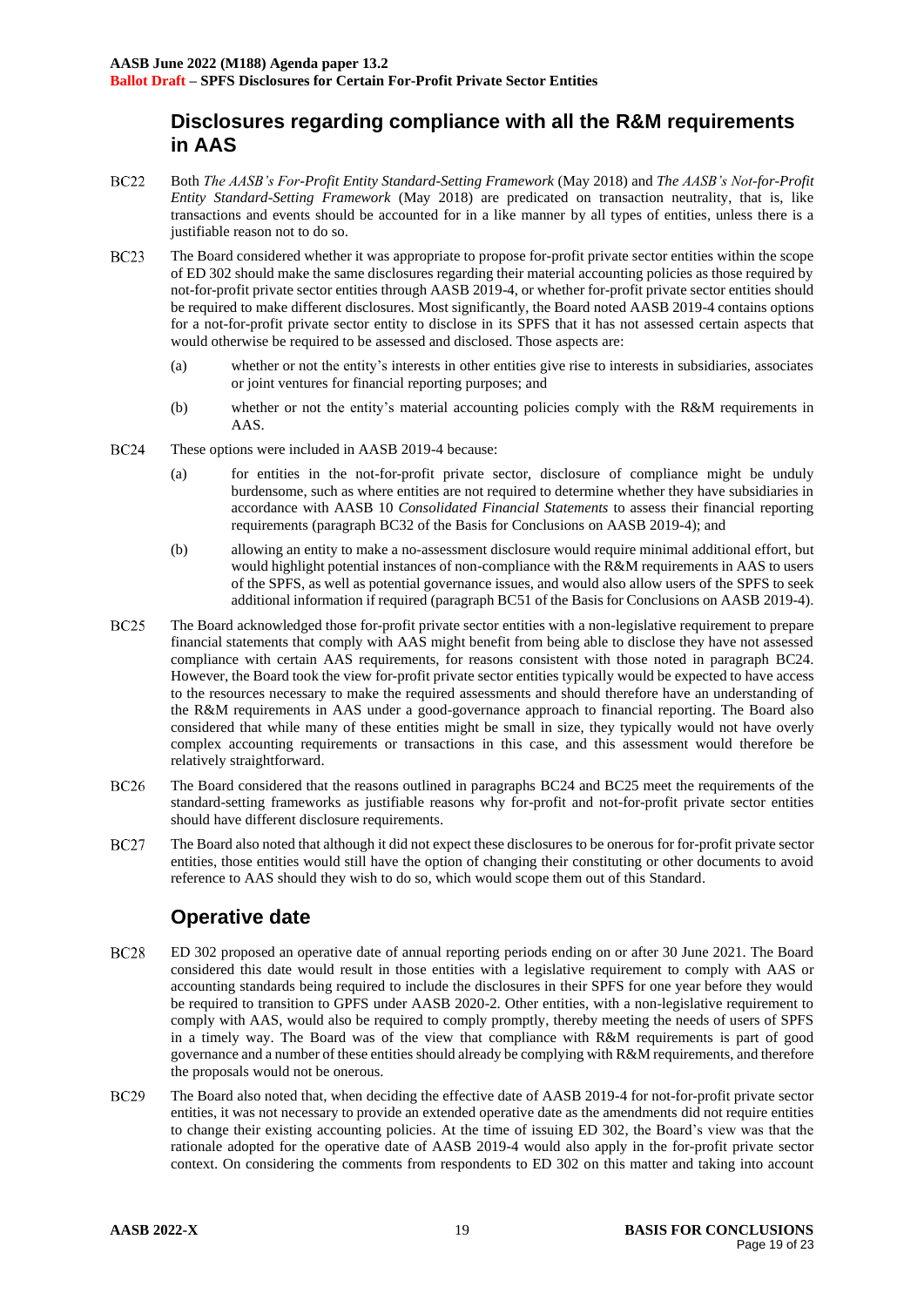other factors, the Board decided to defer the proposed operative date of this Standard, as explained in paragraphs [BC33](#page-19-0) an[d BC34.](#page-19-1)

#### **Outcome of ED 302**

**BC30** Following the consultation period, and after considering stakeholder comments, the Board decided to proceed with the proposals in ED 302, but with some significant changes. The Board's bases for the proposals it decided to retain are articulated in the Basis for Conclusions accompanying ED 302, and are summarised here in paragraphs [BC3](#page-14-0)[-BC27.](#page-18-2) Accordingly, as noted in paragraph BC2(b), after providing an overview of the feedback received on ED 302, the remainder of this Basis for Conclusions focuses primarily on the significant proposals in ED 302 that the Board decided to change, and the rationale for doing so. It also addresses some issues raised by respondents to ED 302 that, although they did not give rise to changes to the proposals, warrant further explanation.

#### **Feedback from respondents on ED 302**

- **BC31** The Board received 13 formal comment letters on ED 302, with a mix of views from respondents.
- **BC32** A number of respondents expressed concern that the cost of implementing the ED 302 proposals would exceed any benefits. This was particularly the case for those for-profit private sector entities with a legislative requirement to comply with AAS, given the proposals for these entities were proposed to be effective from 1 July 2020 and therefore would apply for only one year. This was because, as noted above, the amendments in AASB 2020-2 removed the ability of these entities to prepare SPFS for annual reporting periods beginning on or after 1 July 2021.
- <span id="page-19-0"></span>**BC33** A number of respondents also expressed concern that the proposed effective date of 1 July 2020 would provide insufficient time for entities to prepare for the new requirements. Furthermore, some respondents suggested delaying the proposed effective date to align with the operative date of AASB 2020-2. This would effectively exclude entities with a legislative requirement to comply with AAS from the scope of the proposals as well.
- <span id="page-19-1"></span>**BC34** The Board considered this feedback and decided, for the reasons noted in paragraphs [BC38](#page-20-0) and [BC39,](#page-20-1) it was appropriate to delay the effective date of the final amendments and in doing so exclude those entities with a legislative requirement to comply with AAS or accounting standards from the scope of the Standard.
- **BC35** Other significant matters considered by the Board in making this and other decisions are addressed below.

# **Scope**

- **BC36** The Board decided this Standard should apply only to those for-profit private sector entities required only by their constituting document or another document to prepare financial statements that comply with AAS, provided the relevant document was created before 1 July 2021 and not amended on or after that date. In paragraph BC85 of the Basis for Conclusions on AASB 2020-2, the Board explained that these entities were excluded from the scope of AASB 2020-2 and therefore permitted to continue preparing SPFS because they prepare financial statements for specific users, have no external regulator and the financial statements are not lodged on the public record. However, the Board remained concerned about the lack of transparency of SPFS that continue to refer to AAS. As a result, to help ensure users are adequately informed, it came to the view the SPFS of these entities should be required to disclose information about the extent of their compliance or otherwise with the R&M requirements in AAS. In addition, the Board noted anecdotally there would be some types of entities, such as securitised trading trusts, outside the scope of AASB 2020-2 (and therefore permitted to continue preparing SPFS) but lodging SPFS on the public record that are required only by their constituting document or another document to comply with AAS. Accordingly, in the absence of this Standard, there would be publicly available SPFS that do not necessarily specify whether or not they comply with R&M requirements of AAS, despite being required by a constituting or other document to comply with AAS. The Board was concerned this would not satisfy the needs of users.
- **BC37** The Board also considered whether to broaden the scope of the requirements in this Standard to other entities that are not currently within the application paragraphs of AAS set out in AASB 1057, such as entities voluntarily preparing SPFS or entities preparing SPFS due to a requirement in their constituting document or another document to present a 'true and fair view' or to comply with 'GAAP' (whether generally accepted accounting principles or generally accepted accounting practices), without those terms being explicitly defined or specified as AAS. However, the Board decided the scope of this Standard should not include such entities for the same reasons it did not include them in the application paragraphs of AAS (see paragraph BC79 of the Basis for Conclusions on AASB 2020-2).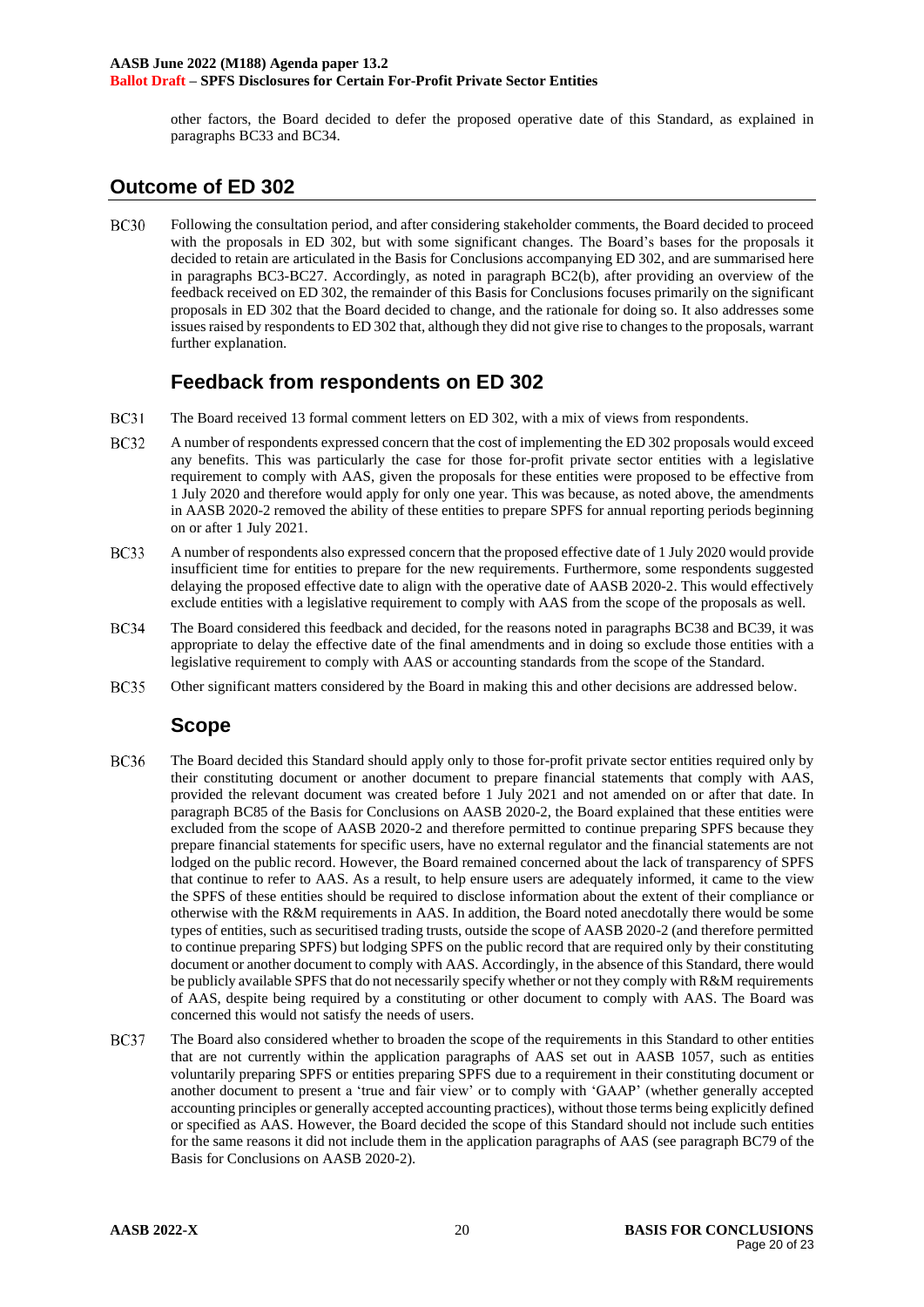#### **AASB June 2022 (M188) Agenda paper 13.2 Ballot Draft – SPFS Disclosures for Certain For-Profit Private Sector Entities**

- <span id="page-20-0"></span>**BC38** As noted in paragraph [BC34,](#page-19-1) the Board decided to exclude from the scope of this Standard for-profit private sector entities required by legislation to prepare financial statements that comply with either AAS or accounting standards (ie entities within the scope of AASB 2020-2). This acknowledges what would otherwise be a short-term effect of the proposals in ED 302 for these entities, caused by delays in the issue of this Standard due to the COVID-19 pandemic's impact on the Board's work program. The Board noted that, at the time of issuing ED 302, the implications of COVID-19 could not have been predicted. The basis for this decision is consistent with the reason for the earlier decision to exclude for-profit private sector entities from the scope of AASB 2019-4 (see paragraph BC47 of the Basis for Conclusions on AASB 2019-4).
- **BC39** The Board concluded that excluding these entities from this Standard would allow them to use the extra time to prepare for transitioning to GPFS in accordance with AASB 2020-2 and it would be a reasonable and pragmatic way of providing some resource relief during the pandemic. The Board also concluded excluding these entities would have a limited adverse effect on users and, on that basis, the Board accepted the practical arguments expressed by some stakeholders that the introduction of new disclosure requirements for these entities would add unreasonable incremental time to prepare and audit SPFS for years ending on or after 30 June 2021.

#### <span id="page-20-1"></span>**Disclosure regarding the reporting framework and whether the financial statements are general purpose or special purpose**

**BC40** In addition to the proposed disclosure requirements in ED 302 that the Board decided to incorporate into this Standard, as noted in paragraph [BC15\(](#page-16-4)d), the Board considered whether selected pre-existing disclosure requirements in AASB 1054 should be required of entities within the scope of this Standard. In particular, the Board considered whether paragraphs 8 and 9 of AASB 1054 (relating to disclosure of the reporting framework under which the financial statements are prepared and whether the financial statements are SPFS or GPFS) should be required. As part of its consideration, the Board noted similar disclosures required by AASB 2019-4 apply only to not-for-profit private sector entities that were already within the scope of AASB 1054, whereas the scope of this Standard includes entities not previously within the scope of AASB 1054. Despite this, the Board concluded paragraphs 8 and 9 of AASB 1054 are consistent with the objective of this Standard and help describe the basis of accounting. Accordingly, the Board decided paragraphs 8 and 9 of AASB 1054 would provide useful information at minimal cost as this information is expected to be readily available to an entity. The Board further noted that in order to make the disclosure required by paragraph 9C(a) of AASB 1054 (ie "to disclose the basis on which the decision to prepare SPFS was made"), the information that is the subject of paragraphs 8 and 9 of AASB 1054 would need to be considered by the entity anyway.

# **Disclosure regarding accounting policies for joint operations**

- **BC41** Some respondents to ED 302 expressed a view that joint operations within the scope of AASB 11 *Joint Arrangements* should be excluded from the requirement to disclose overall compliance with R&M requirements. They argued this by analogy with how ED 302 proposed dealing with disclosures about an entity's accounting policies relating to subsidiaries, associates and joint ventures. The Board concluded that an exclusion for joint operations (in addition to the exclusion for subsidiaries, associates and joint ventures) is not required and would not be appropriate. This is because paragraph 20 of AASB 11 requires a joint operator, being the entity preparing the financial statements (whether consolidated or unconsolidated), to recognise its share of the assets, liabilities, revenue and expenses in a joint operation – and therefore it is clearly an R&M requirement. The Board also noted paragraph 21 of AASB 11 clarifies that the requirements relating to the entity's share of those amounts are accounted for in accordance with the requirements (including R&M) of other relevant AAS. The definition of a joint operation also confirms this, on the basis that it refers to the entity's rights and obligations to the assets and liabilities. Therefore, non-compliance with AASB 11 as it applies to joint operations would be a clear non-compliance with R&M requirements in AAS.
- **BC42** Given the nature of joint operations, their accounting treatment is fundamentally different from that of subsidiaries, associates and joint ventures. As such, it would be inappropriate to also exclude them from the overall R&M disclosure required by this Standard, potentially implying they are not R&M requirements. The Board also noted that paragraphs 9C(e) and 9C(f) of this Standard are consistent with paragraph 9C(d), which also does not refer to AASB 11.

# **Disclosure regarding subsidiaries, investments in associates or investments in joint ventures**

**BC43** The Board considered whether an entity that has no subsidiaries, investments in associates or investments in joint ventures should be required to make an explicit statement to this effect. The Board had considered the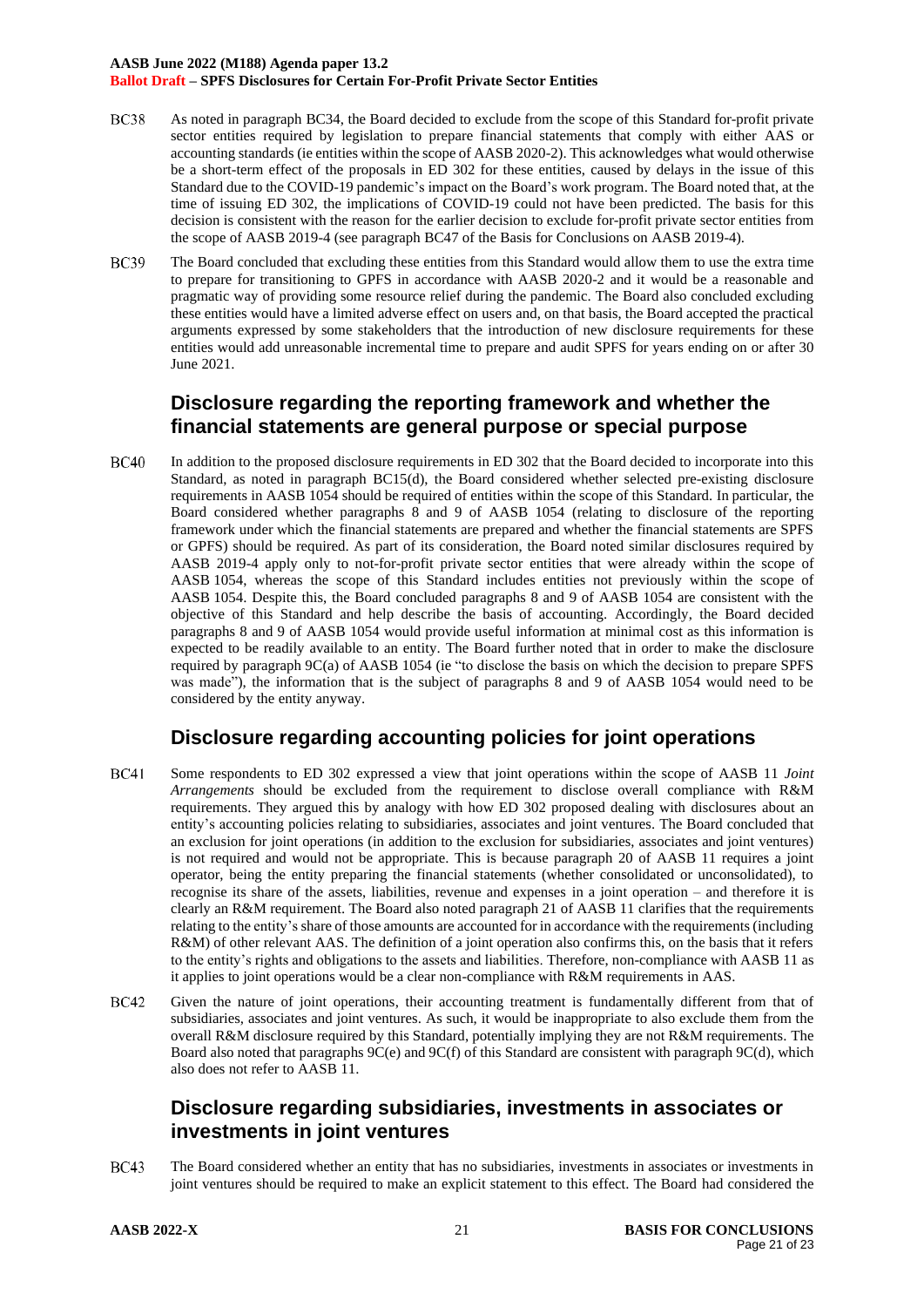same issue in the context of not-for-profit private sector entities in the development of AASB 2019-4. At that time the Board noted entities preparing either Tier 1 or Tier 2 GPFS are not required to make such a statement. Consistent with that, the Board decided an explicit statement would not be required in SPFS of not-for-profit private sector entities, as noted in paragraph BC30 of the Basis for Conclusions on AASB 2019-4. The Board also noted that, in any event, users of financial statements could reasonably be expected to be able to discern from the absence of the other disclosures (eg paragraph 9C(d) of AASB 1054, which results in disclosures only when the entity has interests in other entities) that the entity has no subsidiaries or interests in associates or joint ventures. Therefore, the Board concluded that an explicit statement for entities within the scope of this Standard should not be required.

# **Disclosures regarding compliance with all the R&M requirements in AAS**

- **BC44** The Board noted the view that the disclosure requirement in paragraph 9C(f) of this Standard – overall compliance with R&M requirements in AAS – is redundant given the disclosure requirement in paragraph 9C(e) about each material accounting policy that does not comply with AAS R&M requirements. In response, the Board noted that, like AASB 2019-4, this Standard follows a two-step approach (first paragraph 9C(e) and then paragraph 9C(f)) to assessing and disclosing compliance or otherwise with the R&M requirements in AAS (other than AASB 10 and AASB 128). This approach is designed to minimise the burden associated with preparing the disclosures by having entities assess first whether or not their material accounting policies comply with AAS R&M requirements, and then whether the financial statements overall comply with AAS R&M requirements. If all material accounting policies comply with AAS R&M requirements, there is no disclosure to be made under paragraph 9C(e), which is why paragraph 9C(f) is useful as a way to make clear to users the financial statements do in fact comply with all R&M requirements. Although the Board noted AAS usually only require an entity to disclose where they have not complied with AAS requirements, in this case requiring an entity to disclose it has complied is useful for users and is not an onerous requirement. Furthermore, without paragraph 9C(f), if an entity has one or more instances of material non-compliance with R&M requirements, without disclosing overall non-compliance it may not be readily evident to users that this is the case.
- **BC45** The Board reaffirmed its decision to not provide entities within the scope of this Standard an option to state they have not assessed compliance with certain AAS requirements. The Board noted the contrary view that allowing a 'not assessed' option might be a means of responding to cost/benefit concerns expressed by respondents to ED 302, whilst still providing useful information that would put users on notice that the financial statements might not comply with all the R&M requirements in AAS. However, consistent with the reasons in paragraph [BC25](#page-18-1) and the fact the Board had not identified any new arguments in the responses to ED 302, the Board did not accept that contrary view. The Board also noted deferral of the effective date as mentioned in paragraph [BC51](#page-22-0) would provide entities with sufficient time to consider any possible complexities or challenges in making the disclosures, and therefore the 'not assessed' option was not warranted.

# **Disclosures regarding omitted AAS disclosures**

**BC46** Some respondents to ED 302 expressed a view the disclosure requirements in this Standard should be expanded to require an entity's SPFS to identify AAS where it has elected to omit material disclosures that would otherwise be included in GPFS in accordance with those AAS. For example, where the entity elects to not disclose related party transactions, it should be required to disclose its election not to make any disclosures under AASB 124 *Related Party Disclosures*. The Board considered that while disclosures regarding omitted AAS disclosures might be useful for users of SPFS, the scope of this Standard and the related amendments are aimed at increasing the transparency and comparability of SPFS in relation to compliance with the R&M requirements in AAS rather than AAS disclosure requirements. The Board also noted this matter was previously considered as part of the feedback received on ED 293 and the Board decided against requiring additional AAS disclosures as it was beyond the scope of the project that resulted in AASB 2019-4. Consistent with AASB 2019-4, the Board considered matters relating to omitted disclosures are beyond the scope of the project that resulted in this Standard.

# **Other issues**

#### **Consistency with the Standard-Setting Framework**

**BC47** Some respondents to ED 302 expressed a view that a Standard based on the proposals would contradict *The AASB's For-Profit Entity Standard-Setting Framework* (the Framework), and therefore this Standard should